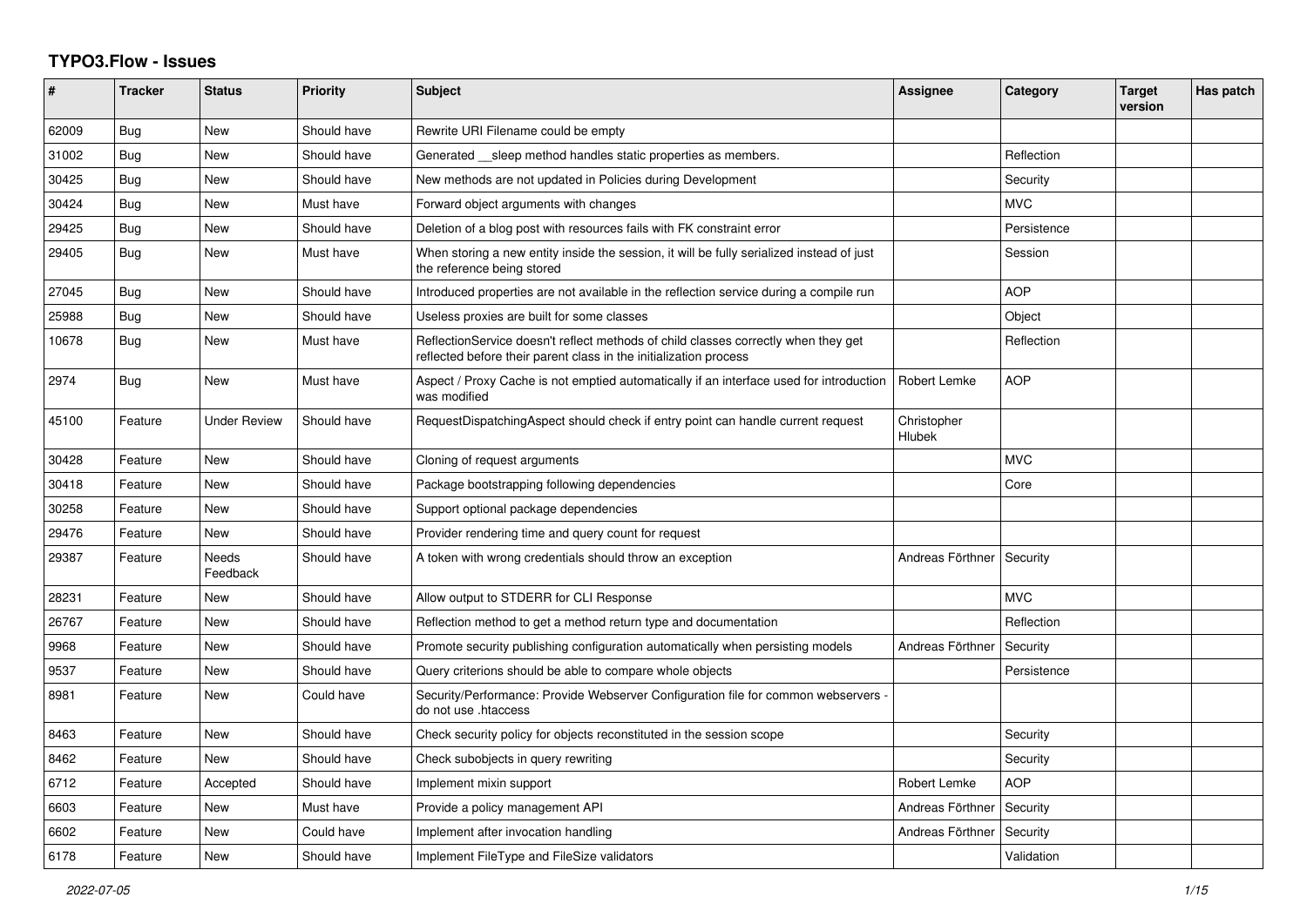| #     | <b>Tracker</b> | <b>Status</b>     | <b>Priority</b> | <b>Subject</b>                                                                                 | Assignee              | Category                         | <b>Target</b><br>version | Has patch |
|-------|----------------|-------------------|-----------------|------------------------------------------------------------------------------------------------|-----------------------|----------------------------------|--------------------------|-----------|
| 5774  | Feature        | <b>New</b>        | Should have     | Package Manager should clear all cache entries tagged with %PACKAGE%                           |                       | Package                          |                          |           |
| 5442  | Feature        | New               | Should have     | Destroy session / logout user on deleting an account                                           | Andreas Förthner      | Security                         |                          |           |
| 4146  | Feature        | Accepted          | Should have     | Support typed parameters for validation                                                        | Karsten<br>Dambekalns | Validation                       |                          |           |
| 3728  | Feature        | New               | Should have     | Support arrays of objects as controller arguments                                              |                       | <b>MVC</b>                       |                          |           |
| 3621  | Feature        | <b>New</b>        | Should have     | Implement dynamic firewall filter registration                                                 | Andreas Förthner      | Security                         |                          |           |
| 3619  | Feature        | New               | Should have     | Implement System Policy Support/System Security                                                | Andreas Förthner      | Security                         |                          |           |
| 3588  | Feature        | Accepted          | Should have     | Support value objects in the Object Factory                                                    | Robert Lemke          | Object                           |                          |           |
| 3587  | Feature        | New               | Could have      | Enforce validation rules for value objects already in constructor                              |                       | Validation                       |                          |           |
| 3580  | Feature        | New               | Must have       | Create an administration panel for the FLOW3 Development context                               |                       | <b>MVC</b>                       |                          |           |
| 3312  | Feature        | Needs<br>Feedback | Should have     | Allow for easy logging by annotations                                                          | Robert Lemke          | Log                              |                          |           |
| 3306  | Feature        | Accepted          | Should have     | Flush routes cache automatically on class file modifications                                   | Robert Lemke          | <b>MVC</b>                       |                          |           |
| 3153  | Feature        | <b>New</b>        | Should have     | Support of action based filter rules defined by annotation.                                    |                       | <b>MVC</b>                       |                          |           |
| 1856  | Feature        | New               | Should have     | The Package Manager checks dependencies between packages on each activation /<br>deactivation  | Christopher<br>Hlubek | Package                          |                          |           |
| 1785  | Feature        | <b>New</b>        | Must have       | Automatic garbage collection for expired cache entries                                         |                       | Cache                            |                          |           |
| 890   | Feature        | New               | Should have     | Add priority for advice chains                                                                 | Robert Lemke          | <b>AOP</b>                       |                          |           |
| 56639 | Feature        | New               | Must have       | Implement "getPrivateStorageUriByResource()" for recieving (image-) file URIs                  | Robert Lemke          |                                  | 2.x                      |           |
| 29202 | Task           | <b>New</b>        | Should have     | Provide a Cherokee Server Configuration for FLOW3                                              |                       | Documentation -                  |                          |           |
| 25907 | Task           | New               | Should have     | Referrer should only contain the URI of the previous request                                   |                       | <b>MVC</b>                       |                          |           |
| 6601  | Task           | On Hold           | Could have      | Introduce a new roles definition syntax including runtime constraints                          | Andreas Förthner      | Security                         |                          |           |
| 3755  | Task           | New               | Must have       | Concurrency stress testing and cache mechanism                                                 |                       | - Testing -                      |                          |           |
| 59878 | Bug            | New               | Must have       | TYPO3\Flow\Core\Booting\Exception\SubProcessException thrown in file Scripts.php               |                       | <b>Error Handler</b><br>Report - | 1.1.1                    | No        |
| 40802 | <b>Bug</b>     | Accepted          | Should have     | Documentation mistake (authentication)                                                         | Karsten<br>Dambekalns | Documentation -                  | 1.1.1                    | No        |
| 39791 | Bug            | New               | Must have       | Reflection data of old aspect is not removed                                                   |                       | Reflection                       | 1.1.1                    | No        |
| 38004 | Bug            | Accepted          | Should have     | Missing CheatSheet folder for Getting Started manual                                           | Karsten<br>Dambekalns | - Documentation -                | 1.1.1                    | No        |
| 51312 | Bug            | New               | Should have     | Default php error handler generates warning (when loading<br>TYPO3\Flow\Error\Exception class) |                       | Core                             | 2.0                      | No        |
| 65684 | <b>Bug</b>     | New               | Should have     | Could not acquire lock for ClassLoader cache creation                                          | Sebastian Heuer       |                                  |                          | No        |
| 62740 | <b>Bug</b>     | New               | Should have     | Add check on literal in TypeHandlingUtility::isCollectionType                                  |                       | Utility                          |                          | No        |
| 59747 | Bug            | New               | Should have     | TYPO3\Flow\Error\Exception thrown in file ErrorHandler.php                                     |                       |                                  |                          | No        |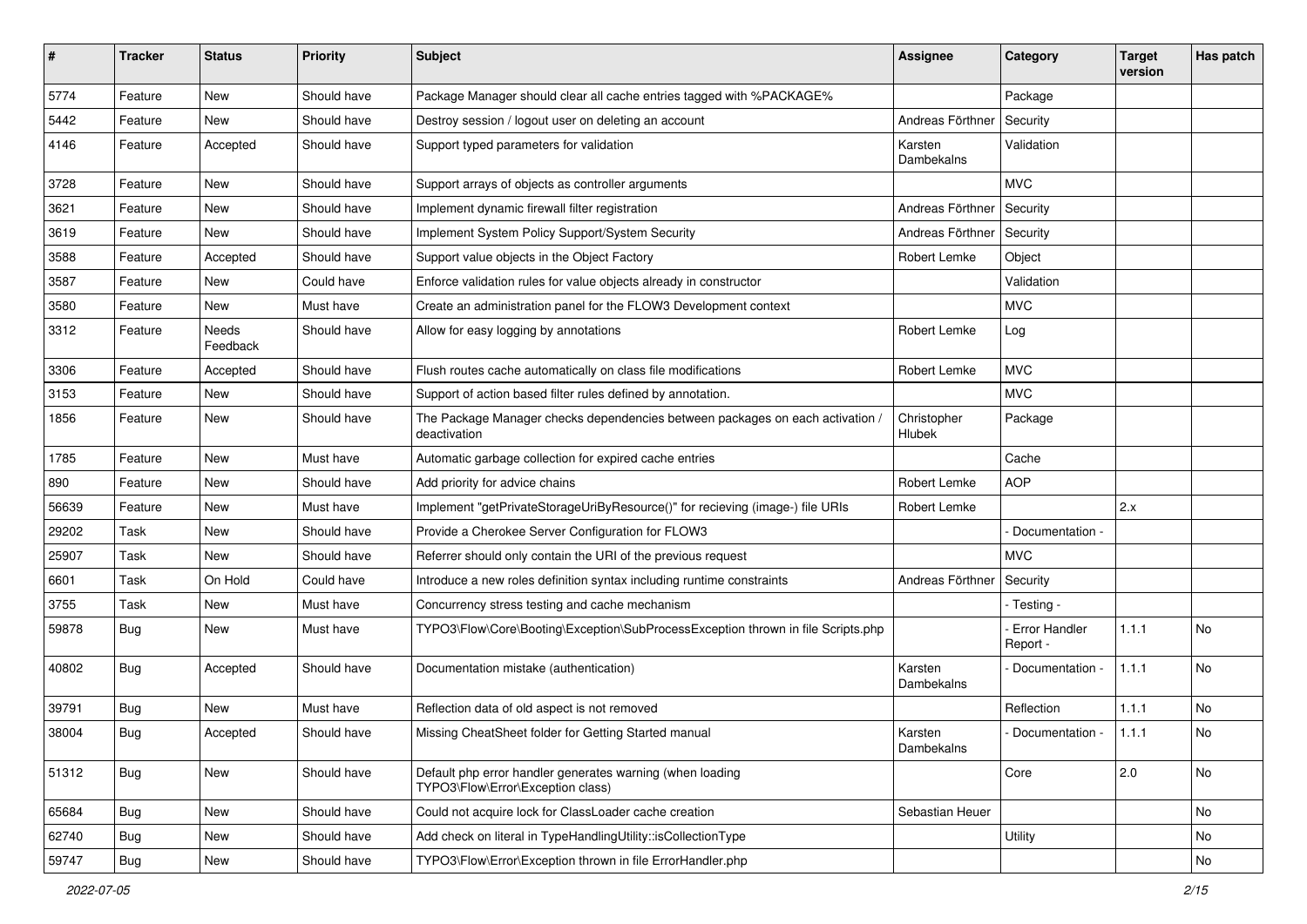| #     | <b>Tracker</b> | <b>Status</b>       | <b>Priority</b> | <b>Subject</b>                                                                                      | Assignee                    | Category                         | <b>Target</b><br>version | Has patch |
|-------|----------------|---------------------|-----------------|-----------------------------------------------------------------------------------------------------|-----------------------------|----------------------------------|--------------------------|-----------|
| 59442 | Bug            | <b>Under Review</b> | Should have     | Composite primary keys including foreign entity don't work                                          |                             | Persistence                      |                          | No        |
| 59366 | <b>Bug</b>     | <b>Under Review</b> | Should have     | fix* lifecycle callbacks should not be registered for unproxied entities                            |                             | Persistence                      |                          | No        |
| 59357 | <b>Bug</b>     | New                 | Should have     | Using the PackageManager directly instead of the Interface results in unexpected<br>behavior        |                             |                                  |                          | No        |
| 59322 | <b>Bug</b>     | <b>New</b>          | Should have     | Mssing field exception should show missing migrations as well                                       |                             | Persistence                      |                          | No.       |
| 59140 | <b>Bug</b>     | New                 | -- undefined -- | TYPO3\Flow\Error\Exception thrown in file ErrorHandler.php                                          |                             | <b>Error Handler</b><br>Report - |                          | No        |
| 59084 | <b>Bug</b>     | New                 | Should have     | if 403 Exception show reason                                                                        |                             |                                  |                          | No        |
| 59049 | Bug            | New                 | Should have     | TYPO3\Flow\Error\Exception thrown in file ErrorHandler.php                                          |                             | <b>Error Handler</b><br>Report - |                          | No        |
| 59023 | Bug            | New                 | Should have     | BooleanConverter should not convert empty values to boolean                                         |                             | Property                         |                          | No.       |
| 58996 | Bug            | New                 | Should have     | ResourceManager adding to persistence                                                               |                             |                                  |                          | No        |
| 58975 | <b>Bug</b>     | New                 | Must have       | Fix command for Linux in Qucikstart documentation                                                   |                             | Documentation -                  |                          | No        |
| 58852 | Bug            | New                 | Should have     | TYPO3\Flow\Security\Exception\AccessDeniedException should clarify which action<br>fails to execute |                             | Security                         |                          | No        |
| 58773 | <b>Bug</b>     | Accepted            | Should have     | Improve NoMatchingRouteException                                                                    | <b>Bastian</b><br>Waidelich | MVC - Routing                    |                          | No        |
| 58744 | <b>Bug</b>     | New                 | Should have     | Can not split configuration in settings.yaml                                                        |                             |                                  |                          | No        |
| 58494 | Bug            | Needs<br>Feedback   | Must have       | Inifinite redirects if index.php presents in URI                                                    | Bastian<br>Waidelich        | MVC - Routing                    |                          | No        |
| 58193 | <b>Bug</b>     | Under Review        | Should have     | Forward-port changelogs to master branch                                                            | Karsten<br>Dambekalns       |                                  |                          | No        |
| 57972 | <b>Bug</b>     | New                 | Should have     | Missing @ManyToOne in example for resource                                                          |                             | Documentation -                  |                          | No        |
| 57815 | <b>Bug</b>     | New                 | Should have     | Invalid resources are saved in the persistent resources folder                                      |                             | Resource                         |                          | No        |
| 57796 | <b>Bug</b>     | New                 | Should have     | XLIFF Fails if $id == node data$                                                                    |                             |                                  |                          | No.       |
| 57541 | <b>Bug</b>     | <b>Under Review</b> | Must have       | Content Security: operands work intrinsically differently in Rewrite and Manual check               |                             | Security                         |                          | No        |
| 57450 | Bug            | New                 | Should have     | International E-Mail addresses (umlauts, etc.) are not validated correctly                          |                             | Validation                       |                          | No.       |
| 57437 | Bug            | New                 | Should have     | Composer package replacement is not supported                                                       |                             | Package                          |                          | No        |
| 56856 | Bug            | <b>Under Review</b> | Must have       | Fix StandardView Template                                                                           |                             |                                  |                          | No        |
| 56601 | Bug            | <b>Under Review</b> | Must have       | PersistenceManager wrong handling of ORM\ld                                                         |                             |                                  |                          | INO.      |
| 56573 | Bug            | New                 | Should have     | Converting by Flow\Identity                                                                         |                             | Persistence                      |                          | No        |
| 56544 | Bug            | New                 | Must have       | FLOW Exception on tar package inclusion via composer                                                |                             | Core                             |                          | No        |
| 56107 | <b>Bug</b>     | New                 | Should have     | Property mapping configuration only supports one wildcard at a time                                 |                             | Property                         |                          | No        |
| 55954 | <b>Bug</b>     | New                 | Should have     | Associations to ValueObjects should not be cascade all'd                                            |                             |                                  |                          | No        |
| 55937 | Bug            | New                 | Must have       | FlashMessage queue is lost                                                                          |                             | Session                          |                          | No        |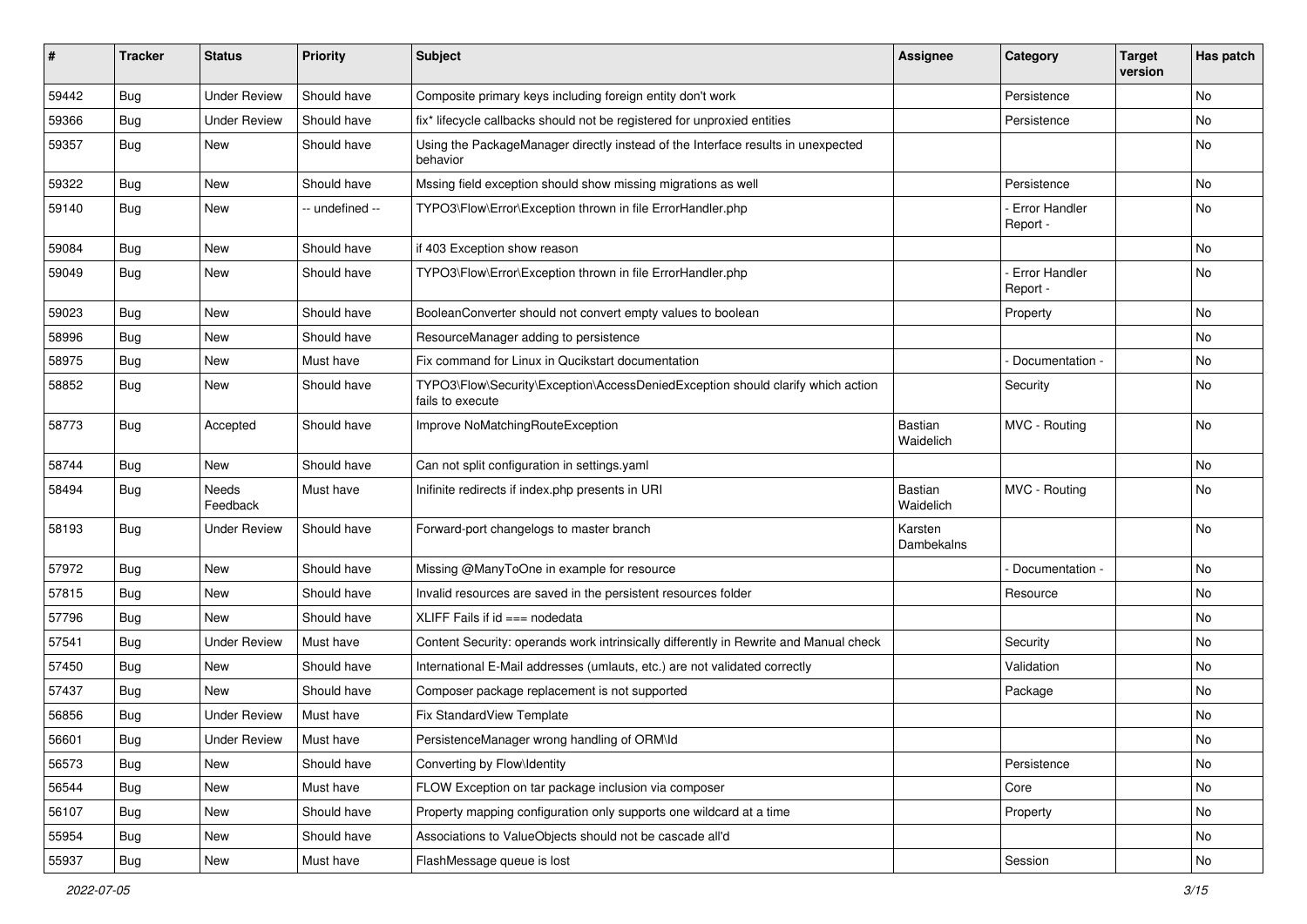| ∦     | <b>Tracker</b> | <b>Status</b>       | <b>Priority</b> | <b>Subject</b>                                                                                                       | <b>Assignee</b>      | Category                         | <b>Target</b><br>version | Has patch |
|-------|----------------|---------------------|-----------------|----------------------------------------------------------------------------------------------------------------------|----------------------|----------------------------------|--------------------------|-----------|
| 55306 | Bug            | <b>Under Review</b> | Should have     | Filenames should not exceed 255 characters                                                                           | Christian Müller     |                                  |                          | <b>No</b> |
| 54744 | <b>Bug</b>     | New                 | Should have     | System.log contains many NOTICE Flow The argument "workspace" declared in<br>pointcut does not exist in method TYPO3 |                      | Log                              |                          | <b>No</b> |
| 54589 | Bug            | <b>New</b>          | Should have     | Role parent is not removed from roles MM table                                                                       |                      | Security                         |                          | <b>No</b> |
| 54549 | Bug            | <b>New</b>          | Must have       | PackageManager::createPackage is incompatible to PackageManagerInterface                                             |                      |                                  |                          | <b>No</b> |
| 54458 | Bug            | <b>New</b>          | Should have     | Missing Version Number in packages                                                                                   |                      | Package                          |                          | <b>No</b> |
| 54451 | Bug            | New                 | Must have       | No functionality at Apache environments with suexec                                                                  |                      |                                  |                          | No        |
| 54446 | <b>Bug</b>     | New                 | Should have     | Cache filebackend 'include once'                                                                                     |                      | Cache                            |                          | No        |
| 54381 | Bug            | New                 | -- undefined -- | TYPO3\Flow\Core\Booting\Exception\SubProcessException thrown in file Scripts.php                                     |                      | <b>Error Handler</b><br>Report - |                          | No        |
| 54146 | Bug            | New                 | Should have     | Different sorting of arguments in ACL Patterns doesnt work                                                           | Christian Müller     | Security                         |                          | <b>No</b> |
| 53851 | Bug            | <b>New</b>          | -- undefined -- | TYPO3\Flow\Core\Booting\Exception\SubProcessException thrown in file Scripts.php                                     |                      | <b>Error Handler</b><br>Report - |                          | <b>No</b> |
| 53620 | Bug            | <b>New</b>          | Should have     | Move Classes/TYPO3/Flow/Composer to own Package                                                                      |                      | Package                          |                          | <b>No</b> |
| 53533 | Bug            | New                 | Should have     | Class reflection assumes reverse PSR-0, can lead to fail in autoloader                                               |                      | Reflection                       |                          | No        |
| 53350 | <b>Bug</b>     | Accepted            | Should have     | Trying to create a Link in an Template in CLI Context should provide a helpful<br>exception                          | Bastian<br>Waidelich | MVC - Routing                    |                          | No        |
| 53224 | Bug            | New                 | Should have     | Constructor in subclass breaks call chain leading to missing identifier / uuid                                       |                      | Object                           |                          | No        |
| 53189 | <b>Bug</b>     | New                 | Should have     | Blog tutorial no longer works                                                                                        | <b>Philipp Maier</b> |                                  |                          | No        |
| 52945 | Bug            | <b>New</b>          | Should have     | Excluded classes should only be excluded from reflection but still autoloaded                                        |                      |                                  |                          | <b>No</b> |
| 52909 | Bug            | New                 | Should have     | Class Loader fallback to non-proxy hides fatal errors                                                                |                      | Core                             |                          | No        |
| 52430 | Bug            | <b>New</b>          | Should have     | Cannot convert from UUID to auto-increment ID                                                                        |                      |                                  |                          | <b>No</b> |
| 52185 | Bug            | New                 | Could have      | PositionalArraySorter should detect recursive dependencies                                                           |                      | Utility                          |                          | No        |
| 52014 | <b>Bug</b>     | New                 | Should have     | Migration makes fields NOT NULL even though not true                                                                 |                      | Persistence                      |                          | <b>No</b> |
| 52005 | Bug            | New                 | Could have      | TYPO3\Flow\Error\Exception thrown in file ErrorHandler.php                                                           |                      | - Error Handler<br>Report -      |                          | No        |
| 51763 | <b>Bug</b>     | New                 | Should have     | HttpRequest always returns content of the current request                                                            |                      | Http                             |                          | No        |
| 51704 | Bug            | New                 | -- undefined -- | TYPO3\Flow\Error\Exception thrown in file ErrorHandler.php                                                           |                      | - Error Handler<br>Report -      |                          | No        |
| 51489 | <b>Bug</b>     | New                 | -- undefined -- | Doctrine\Common\Annotations\AnnotationException thrown in file<br>AnnotationException.php                            |                      | Annotations                      |                          | No        |
| 51188 | Bug            | New                 | Should have     | Doctrine does not respect AOP-injected properties                                                                    |                      | Persistence                      |                          | No        |
| 51120 | <b>Bug</b>     | New                 | Must have       | \TYPO3\Flow\Core\Booting::buildSubprocessCommand - wrong command if passed<br>more than one parameters               |                      | Core                             |                          | No        |
| 50869 | Bug            | New                 | Could have      | key() invoked on object                                                                                              |                      |                                  |                          | No        |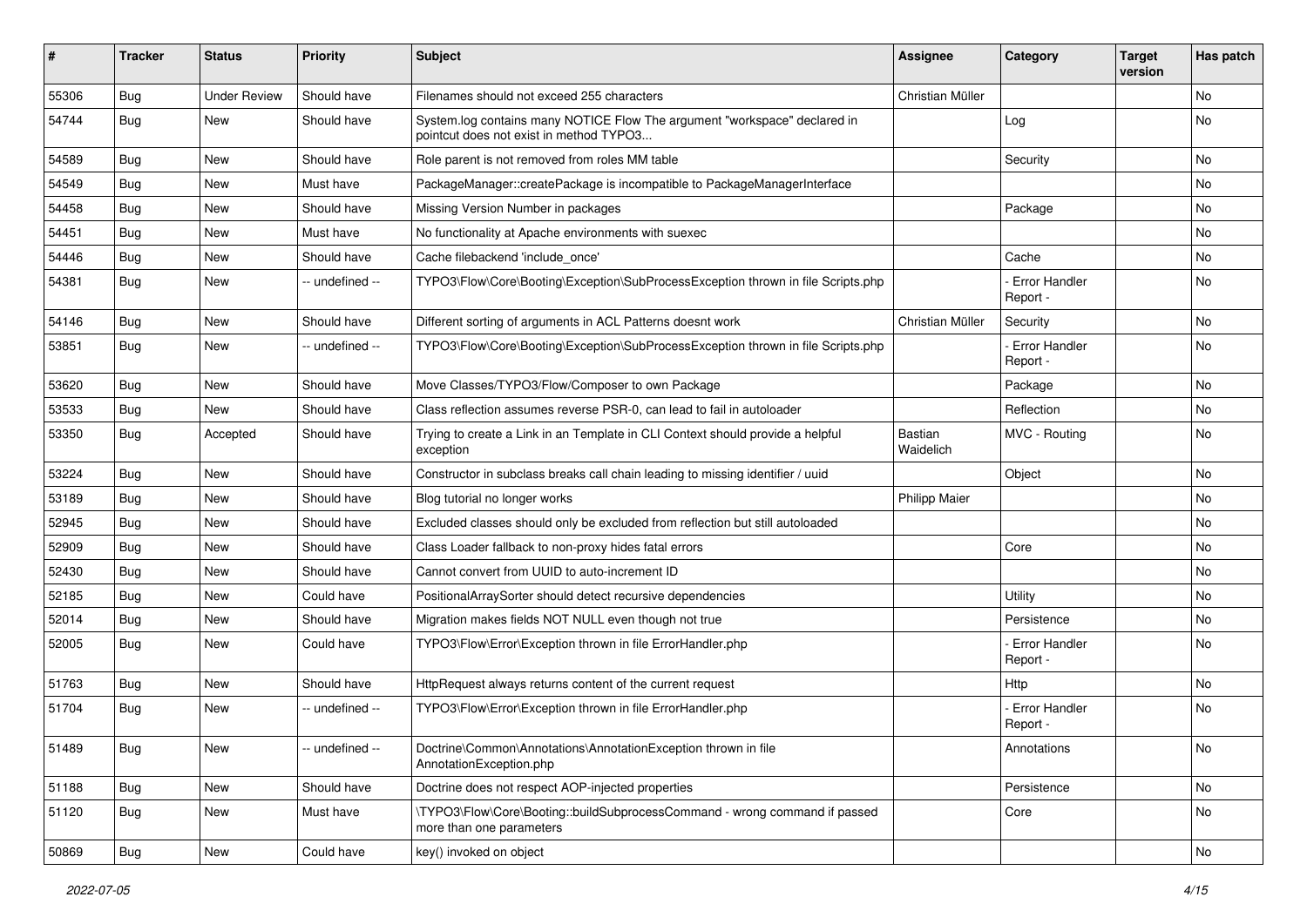| #     | Tracker    | <b>Status</b>       | <b>Priority</b> | <b>Subject</b>                                                                                                                         | <b>Assignee</b>             | Category                         | <b>Target</b><br>version | Has patch |
|-------|------------|---------------------|-----------------|----------------------------------------------------------------------------------------------------------------------------------------|-----------------------------|----------------------------------|--------------------------|-----------|
| 50395 | Bug        | Accepted            | Should have     | Route cache caches routes for non dispatchable requests                                                                                | <b>Bastian</b><br>Waidelich | MVC - Routing                    |                          | No        |
| 50342 | Bug        | New                 | Could have      | PropertyMapper: Use of interface method before implementation check                                                                    |                             |                                  |                          | No        |
| 50080 | <b>Bug</b> | Needs<br>Feedback   | Should have     | Broken concept for CLI/Web separation                                                                                                  | Karsten<br>Dambekalns       | Core                             |                          | No        |
| 49801 | Bug        | New                 | -- undefined -- | TYPO3\Flow\Security\Exception\AccessDeniedException thrown in file<br>TYPO3_Flow_Security_Authorization_AccessDecisionVoterManager.php |                             | Error Handler<br>Report -        |                          | No        |
| 49780 | <b>Bug</b> | New                 | Should have     | Roles are not synchronized                                                                                                             |                             | Security                         |                          | No        |
| 49566 | Bug        | New                 | Should have     | NULL source values are not handled correctly                                                                                           | Adrian Föder                | Property                         |                          | No        |
| 49423 | Bug        | New                 | Must have       | Role name and packageKey are not accessible                                                                                            |                             |                                  |                          | No        |
| 49373 | Bug        | New                 | Must have       | Methods policy with key "Controllers" is ignored                                                                                       |                             | Security                         |                          | No        |
| 49372 | Bug        | New                 | Should have     | ObjectConverter ignores implemented interface when mapping subtype                                                                     |                             |                                  |                          | No        |
| 49011 | Bug        | <b>Under Review</b> | Should have     | Support executing TYPO3. Flow inside a PHAR                                                                                            |                             |                                  |                          | No        |
| 48873 | Bug        | New                 | Should have     | Error when calling resourceManager->deleteResource on unpublished Resource                                                             |                             | <b>Error Handler</b><br>Report - |                          | No        |
| 48596 | Bug        | <b>Under Review</b> | Should have     | Ignored Tags configuration should be easier to configure from packages                                                                 | Alexander Berl              | Configuration                    |                          | <b>No</b> |
| 48532 | <b>Bug</b> | <b>Under Review</b> | Should have     | JsonView Configuration behaves differently for arrays and objects                                                                      | Alexander Berl              | <b>MVC</b>                       |                          | No        |
| 48430 | Bug        | New                 | Should have     | Default validator-messages are not correctly formatted                                                                                 |                             |                                  |                          | No        |
| 48429 | Bug        | New                 | Should have     | Remove- and update-actions on repository are not persisted                                                                             |                             |                                  |                          | No        |
| 47429 | <b>Bug</b> | <b>New</b>          | Should have     | Global policy files no longer allowed                                                                                                  |                             | Security                         |                          | No        |
| 47236 | Bug        | Needs<br>Feedback   | Should have     | Error at offset 6279 of 6338                                                                                                           |                             |                                  |                          | No        |
| 47073 | <b>Bug</b> | New                 | Must have       | Cookie causes Error after Update                                                                                                       |                             | Http                             |                          | No        |
| 46974 | Bug        | Accepted            | Should have     | Original and Proxy class in one file makes it difficult to reach 100% code coverage for<br>functional tests                            | Christian Müller            | Object                           |                          | <b>No</b> |
| 46689 | Bug        | New                 | Must have       | The new ClassLoader swallows Fatal Errors                                                                                              | <b>Marc Neuhaus</b>         |                                  |                          | No        |
| 46210 | Bug        | Needs<br>Feedback   | Should have     | securityContext->getParty() in the initializeObject() method of a session-Scope object<br>throws exception on second request           |                             | Session                          |                          | No        |
| 46120 | Bug        | New                 | Must have       | Important step missing in the installation chapter                                                                                     |                             | Documentation -                  |                          | No        |
| 46097 | Bug        | New                 | Must have       | Logged in user gets session of an other logged in user                                                                                 | Robert Lemke                | Session                          |                          | No        |
| 46073 | Bug        | <b>Under Review</b> | Should have     | Scripts::executeCommand must be usable outsite of TYPO3.Flow                                                                           |                             |                                  |                          | No        |
| 46066 | <b>Bug</b> | New                 | Should have     | Currency formatter uses wrong format for ISO 4217 currency codes                                                                       |                             | 118n                             |                          | No        |
| 46010 | Bug        | New                 | Should have     | Generating a DiscriminatorMap with base class in different namespace does not work                                                     |                             | Persistence                      |                          | No        |
| 45917 | <b>Bug</b> | New                 | Should have     | RoutePartHandler transliteration must be improved                                                                                      |                             | MVC - Routing                    |                          | No        |
| 45669 | <b>Bug</b> | New                 | Should have     | PersistentObjectConverter does not convert ValueObjects by __identity                                                                  |                             |                                  |                          | No        |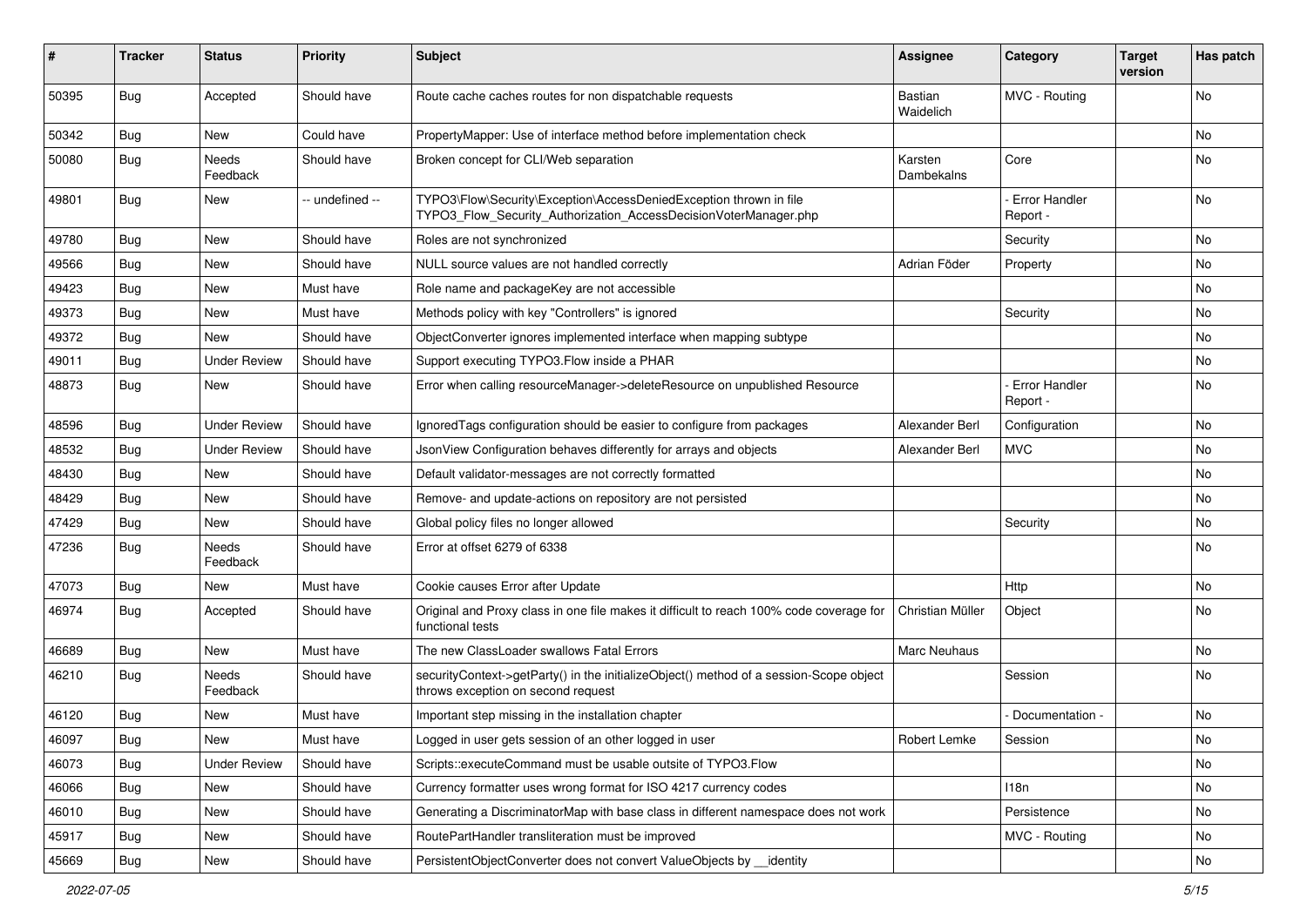| #     | <b>Tracker</b> | <b>Status</b>            | <b>Priority</b> | <b>Subject</b>                                                                                               | <b>Assignee</b>             | Category        | <b>Target</b><br>version | Has patch |
|-------|----------------|--------------------------|-----------------|--------------------------------------------------------------------------------------------------------------|-----------------------------|-----------------|--------------------------|-----------|
| 45640 | Bug            | New                      | Could have      | Every relation is set to cascade=all if the related entity is no aggregate root                              |                             | Persistence     |                          | No        |
| 45623 | Bug            | New                      | Should have     | SQL error when calling TYPO3. Blog Setup controller                                                          |                             | Documentation - |                          | No        |
| 45611 | Bug            | New                      | Could have      | Destruction of session after logout should be configurable                                                   |                             | Security        |                          | No        |
| 45405 | Bug            | Accepted                 | Should have     | Uncaught Exception in DynamicRoutePart                                                                       | <b>Bastian</b><br>Waidelich | MVC - Routing   |                          | No        |
| 45386 | <b>Bug</b>     | <b>New</b>               | Could have      | Package::buildArrayOfClassFiles tries to determine class names from file paths                               |                             |                 |                          | No.       |
| 45272 | Bug            | New                      | Should have     | Related Value Objects get deleted by default cascading                                                       |                             |                 |                          | No        |
| 45249 | Bug            | New                      | Must have       | Update composer project-create command listing                                                               |                             | Documentation - |                          | No        |
| 44244 | Bug            | New                      | Should have     | defaultOrderings aren't applied on related objects                                                           |                             | Persistence     |                          | No        |
| 43967 | Bug            | New                      | Should have     | Error in evaluating orphanRemoval in Flow Annotation driver                                                  |                             | Persistence     |                          | No        |
| 43947 | Bug            | New                      | Should have     | Redirect to login after Session timeout                                                                      |                             |                 |                          | No.       |
| 43621 | <b>Bug</b>     | <b>Under Review</b>      | Must have       | Composer installer overwrites Settings.yaml.example                                                          | Karsten<br>Dambekalns       |                 |                          | No        |
| 43192 | Bug            | Accepted                 | Should have     | findByIdentifier() for non-persisted objects not working for custom identifier properties                    | Karsten<br>Dambekalns       | Persistence     |                          | No        |
| 42888 | <b>Bug</b>     | <b>Needs</b><br>Feedback | Should have     | ResourceManager chokes on non existing files                                                                 |                             | Resource        |                          | No        |
| 42606 | Bug            | New                      | Must have       | Content Security with nested objects                                                                         |                             | Security        |                          | No        |
| 42520 | Bug            | New                      | Must have       | Cache must be flushed globally for package state changes                                                     |                             | Core            |                          | No        |
| 41727 | Bug            | Accepted                 | Should have     | @Flow\Identity and @ORM\InheritanceType("JOINED") can't be used together                                     | Karsten<br>Dambekalns       |                 |                          | No        |
| 41533 | Bug            | <b>Needs</b><br>Feedback | Should have     | Ignored object-validation in editAction when redirecting back from updateAction                              |                             |                 |                          | No        |
| 41496 | Bug            | New                      | Must have       | Upload identical Resources, deleting fails                                                                   |                             | Resource        |                          | No        |
| 41148 | <b>Bug</b>     | New                      | Must have       | Converting of ValueObjects                                                                                   |                             |                 |                          | No        |
| 41029 | Bug            | Accepted                 | Should have     | Method security is also evaluating abstract classes                                                          | Karsten<br>Dambekalns       | Security        |                          | No        |
| 40824 | Bug            | Needs<br>Feedback        | Should have     | Modified action controller methods not detected properly                                                     | Andreas Förthner            |                 |                          | No        |
| 40410 | <b>Bug</b>     | Needs<br>Feedback        | Should have     | Exception when using Apc, Memcached of Redis cache backend for reflection status<br>and object configuration | Karsten<br>Dambekalns       | Cache           |                          | No        |
| 40283 | <b>Bug</b>     | New                      | Should have     | New constructor in grandparent class not called                                                              |                             | Object          |                          | No        |
| 39699 | Bug            | Accepted                 | Should have     | SQL DDL for TYPO3\FLOW3\Cache\Backend\PdoBackend                                                             | Karsten<br>Dambekalns       | Cache           |                          | No        |
| 39674 | Bug            | New                      | Should have     | \TYPO3\FLOW3\var dump behaves weird in controller actions doing return                                       |                             | <b>MVC</b>      |                          | No        |
| 39414 | <b>Bug</b>     | New                      | Should have     | <b>Security Documentation</b>                                                                                |                             | Documentation - |                          | No        |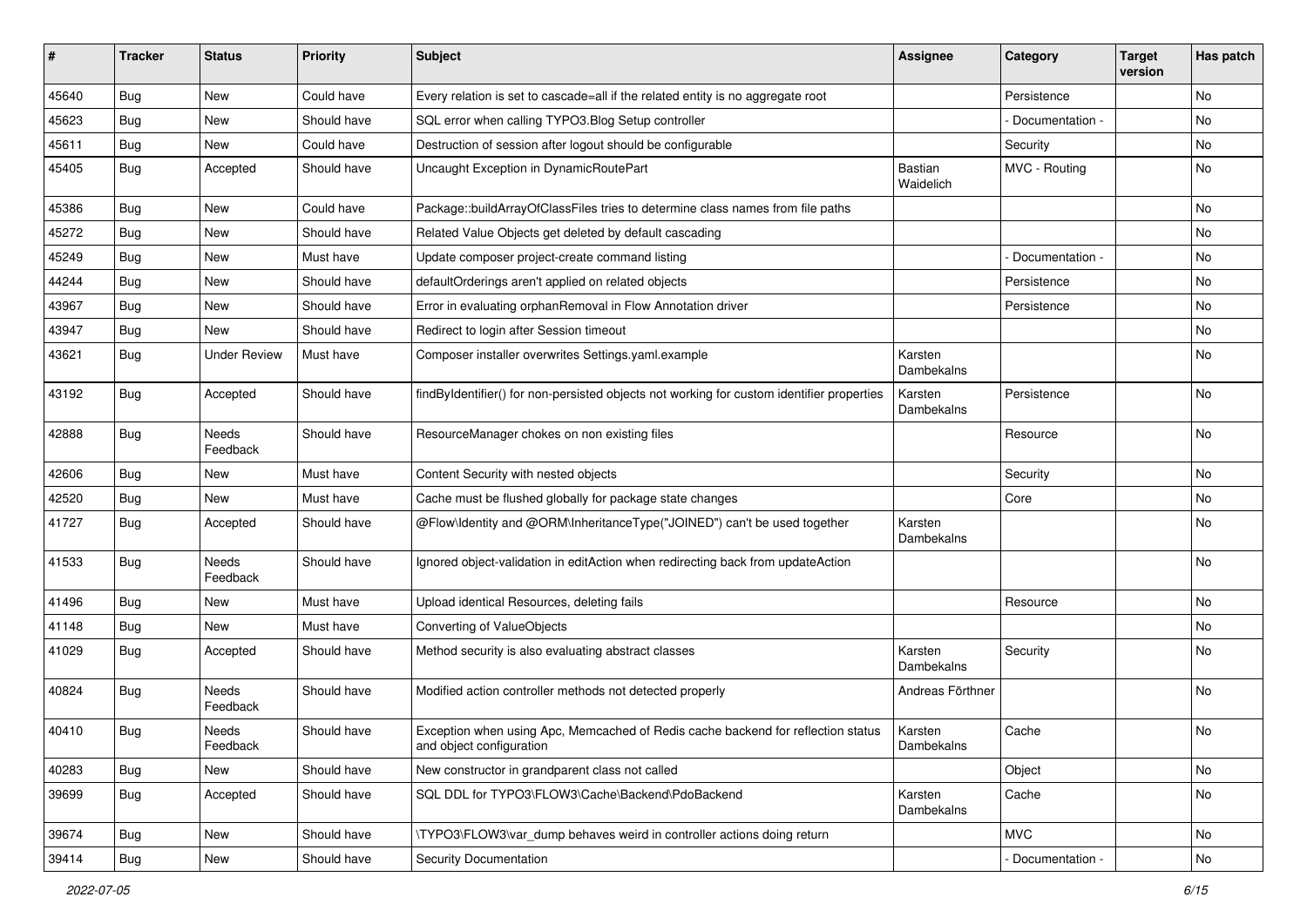| ∦     | <b>Tracker</b> | <b>Status</b>       | <b>Priority</b> | <b>Subject</b>                                                                                       | <b>Assignee</b>       | Category    | <b>Target</b><br>version | Has patch |
|-------|----------------|---------------------|-----------------|------------------------------------------------------------------------------------------------------|-----------------------|-------------|--------------------------|-----------|
| 38980 | Bug            | New                 | Must have       | ActionController: behavior of required arguments is not consistent                                   |                       | Validation  |                          | <b>No</b> |
| 38216 | <b>Bug</b>     | Needs<br>Feedback   | Should have     | Static method calls in reflected classes refer to _Original class                                    |                       |             |                          | No        |
| 37571 | Bug            | New                 | Must have       | Inherited proxies fail when implementing __clone                                                     |                       | <b>AOP</b>  |                          | No        |
| 37564 | Bug            | New                 | Should have     | Validation of Parent Object containing properties of type ManyToOne and<br>ManyToMany to same Target |                       | Validation  |                          | No        |
| 37473 | <b>Bug</b>     | <b>New</b>          | Must have       | Subsequent Exceptions related to Doctrine Entity Manager makes it snap shut                          |                       | - Testing - |                          | <b>No</b> |
| 37354 | Bug            | Accepted            | Should have     | Do not apply generateValueHash() and generateUuid() if custom identifier is used                     | Karsten<br>Dambekalns | Persistence |                          | No        |
| 37352 | Bug            | <b>Under Review</b> | Must have       | generateValueHash() should use getIdentifierByObject()                                               | Karsten<br>Dambekalns | Persistence |                          | No        |
| 37316 | Bug            | New                 | Should have     | Use findBestMatchingLocale instead of getDefaultLocale?                                              |                       | Validation  |                          | <b>No</b> |
| 37302 | Bug            | Needs<br>Feedback   | Should have     | NumberValidator                                                                                      | Carsten Bleicker      | Validation  |                          | <b>No</b> |
| 37227 | Bug            | On Hold             | Must have       | securityContext->getParty is not available in widget context                                         |                       | Session     |                          | <b>No</b> |
| 36804 | Bug            | New                 | Should have     | Orphaned entities within aggregates are not removed                                                  |                       | Persistence |                          | No        |
| 36634 | <b>Bug</b>     | <b>New</b>          | Should have     | Reconstituted entities do not have their properties set when initializeObject() is called            |                       |             |                          | <b>No</b> |
| 36633 | <b>Bug</b>     | New                 | Should have     | Reconstituted entities should not have the FLOW3_Persistence_clone property set                      |                       |             |                          | No        |
| 36508 | <b>Bug</b>     | New                 | Should have     | AuthenticationProvider Request Patterns                                                              |                       | Security    |                          | No        |
| 36495 | Bug            | New                 | Should have     | HTTP Response is sent before persistence preventing Exceptions to be displayed on<br>redirect        |                       | Persistence |                          | No        |
| 35868 | <b>Bug</b>     | On Hold             | Must have       | Unstable condition in Utility\Environment                                                            | Karsten<br>Dambekalns | Environment |                          | <b>No</b> |
| 35831 | Bug            | New                 | Must have       | Deleting or unpublishing of a resource deletes all published symlinks<br>(Web/_Resources/Persistent) |                       |             |                          | <b>No</b> |
| 35720 | Bug            | <b>New</b>          | Must have       | Access denied Exception for widget links to actions with a policy                                    |                       | Security    |                          | No        |
| 35083 | <b>Bug</b>     | New                 | Should have     | involving SecurityContext in Widget's __ wakeup situation leads to an exception                      |                       | Object      |                          | No        |
| 34879 | Bug            | Accepted            | Must have       | Proxied object is not update()able                                                                   | Karsten<br>Dambekalns | Persistence |                          | No        |
| 34404 | <b>Bug</b>     | <b>New</b>          | Should have     | JsonView transformObject does not respect_descendAll configuration                                   |                       |             |                          | No        |
| 33465 | <b>Bug</b>     | New                 | Should have     | Some vital commands to recover the system fail when recovery is needed                               |                       | Command     |                          | No        |
| 33293 | <b>Bug</b>     | New                 | Should have     | Injection to private variable results in injection of the the wrong class                            |                       |             |                          | No        |
| 33078 | <b>Bug</b>     | New                 | Should have     | No Redirect to Login                                                                                 |                       | Security    |                          | No        |
| 33055 | <b>Bug</b>     | New                 | Must have       | AccessDeniedException instead of WebRedirect                                                         |                       | Security    |                          | No        |
| 33024 | <b>Bug</b>     | Accepted            | Must have       | Exception when validating a float in a Model with the Number validator                               | Karsten<br>Dambekalns | 118n        |                          | No        |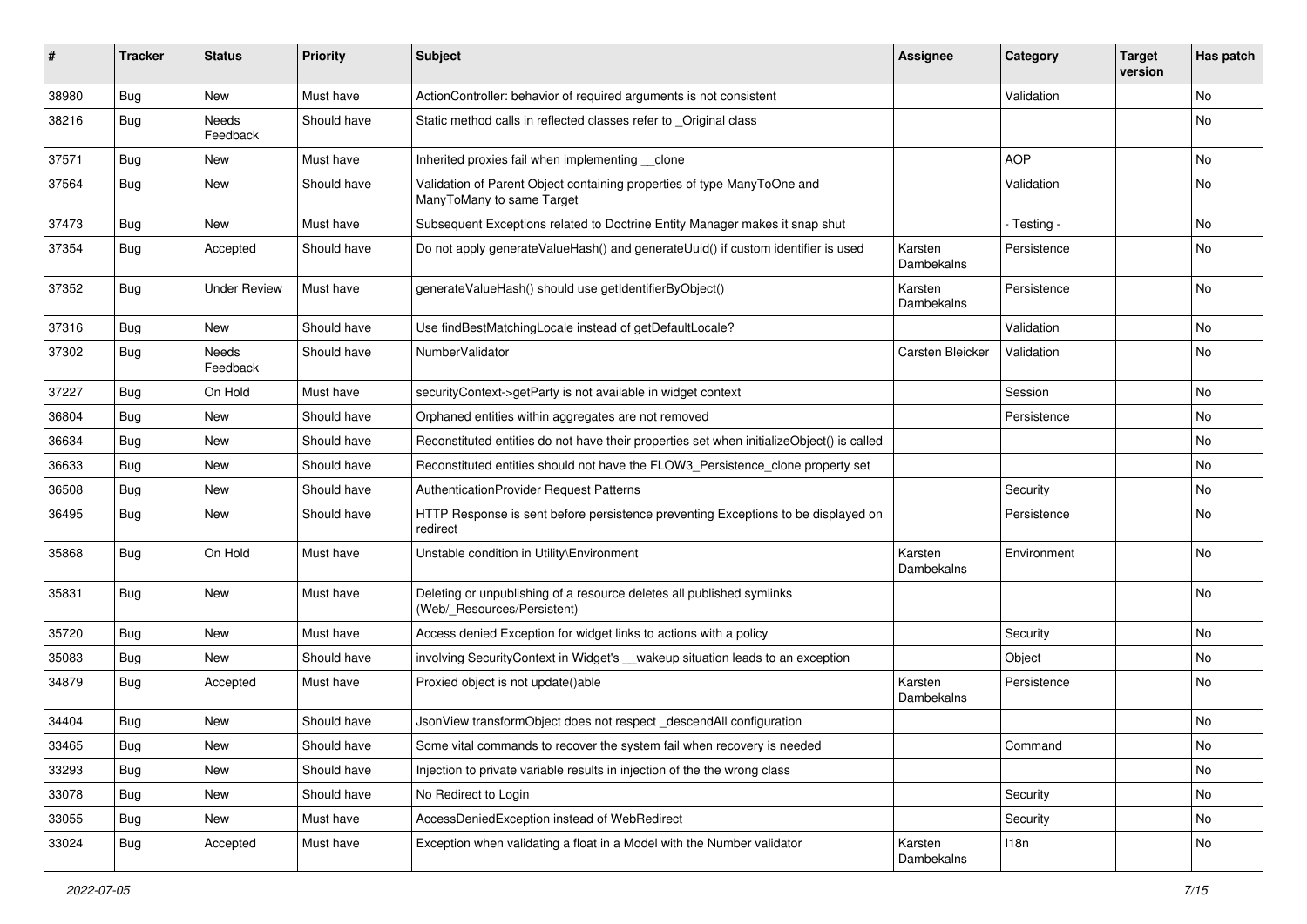| #     | Tracker    | <b>Status</b>       | <b>Priority</b> | <b>Subject</b>                                                                                          | <b>Assignee</b>       | Category    | <b>Target</b><br>version | Has patch |
|-------|------------|---------------------|-----------------|---------------------------------------------------------------------------------------------------------|-----------------------|-------------|--------------------------|-----------|
| 32873 | <b>Bug</b> | Accepted            | Must have       | Value changes for logged in account are not persisted due to session serialization                      | Karsten<br>Dambekalns |             |                          | No        |
| 32869 | <b>Bug</b> | New                 | Must have       | Security config tokenClass doesnt throw exception if not found the class                                |                       | Security    |                          | No        |
| 32574 | <b>Bug</b> | Accepted            | Should have     | FLOW3 enters fork bombs when using cgi-fcgi vs cli                                                      | Karsten<br>Dambekalns | Core        |                          | No        |
| 32105 | <b>Bug</b> | <b>New</b>          | Must have       | IgnoreValidation ignored if ACL is set for this controller action                                       |                       | Security    |                          | No        |
| 31500 | Bug        | <b>Under Review</b> | Must have       | Argument validation for CLI requests is not done                                                        | Karsten<br>Dambekalns | Validation  |                          | No        |
| 31210 | <b>Bug</b> | New                 | Must have       | constructor of proxy class not compatible with interfaces defening a constructor                        |                       | Object      |                          | No        |
| 28319 | <b>Bug</b> | Needs<br>Feedback   | Should have     | Access denied will be logged at the wrong location in nested calls                                      |                       | Security    |                          | No        |
| 28016 | <b>Bug</b> | Needs<br>Feedback   | Should have     | Cascade remove of cleared ArrayCollection                                                               | Karsten<br>Dambekalns | Persistence |                          | No        |
| 27721 | Bug        | Needs<br>Feedback   | Should have     | Permissions of uploaded resources not correct                                                           | Karsten<br>Dambekalns | Resource    |                          | No        |
| 27379 | <b>Bug</b> | Needs<br>Feedback   | Must have       | add check to clear the database at tearDown in testing                                                  |                       |             |                          | No        |
| 27088 | Bug        | On Hold             | Should have     | initializeObject() is called too early when reconstructing entities                                     |                       | Object      |                          | No        |
| 13559 | Bug        | Accepted            | Should have     | ObjectSerializer failes with persistent objects within arrays                                           | Karsten<br>Dambekalns | Persistence |                          | No        |
| 11039 | <b>Bug</b> | Needs<br>Feedback   | Must have       | Static object container injects properties to result of factory object                                  |                       |             |                          | No        |
| 51809 | <b>Bug</b> | <b>Under Review</b> | Must have       | Commit "[BUGFIX] Published resources don't support symlinks" produces an fatal<br>error on Windows      | Adrian Föder          | Core        | 2.0.1                    | No        |
| 48898 | Bug        | <b>New</b>          | Must have       | configuration for roles fails if one of Policy.yaml files contain empty "roles array"                   | Christian Müller      | Security    | 2.0.1                    | No        |
| 47950 | <b>Bug</b> | <b>New</b>          | Should have     | import of remote resources                                                                              |                       | Resource    | 2.0.1                    | No        |
| 47858 | <b>Bug</b> | Needs<br>Feedback   | Should have     | Remove .htaccess from Composer Installer Essentials                                                     | Christopher<br>Hlubek | Package     | 2.0.1                    | No        |
| 47487 | <b>Bug</b> | New                 | Should have     | Functional test classes in package without classes are not compiled                                     |                       | Core        | 2.0.1                    | No        |
| 47331 | <b>Bug</b> | Accepted            | Must have       | ObjectManager shutdown with Dependency Injection Proxy causes fatal errors                              |                       | Object      | 2.0.1                    | No        |
| 47325 | <b>Bug</b> | <b>Under Review</b> | Should have     | ReflectionData and classSchema caches need not be freezable                                             |                       | Reflection  | 2.0.1                    | No        |
| 46716 | Bug        | New                 | Must have       | Empty class names in DependencyInjection proxy code when using Caches /<br>Factory-created dependencies |                       | Object      | 2.0.1                    | No        |
| 45041 | <b>Bug</b> | New                 | Must have       | Set file permissions doesnt work                                                                        |                       | Command     | 2.0.1                    | No        |
| 44361 | Bug        | New                 | Should have     | TYPO3\Flow\I18n\Formatter\DatetimeFormatter - caching DATETIME type                                     |                       | 118n        | 2.0.1                    | No        |
| 44203 | Bug        | Needs<br>Feedback   | Should have     | Session implementation is still racy                                                                    | Robert Lemke          | Session     | 2.0.1                    | No        |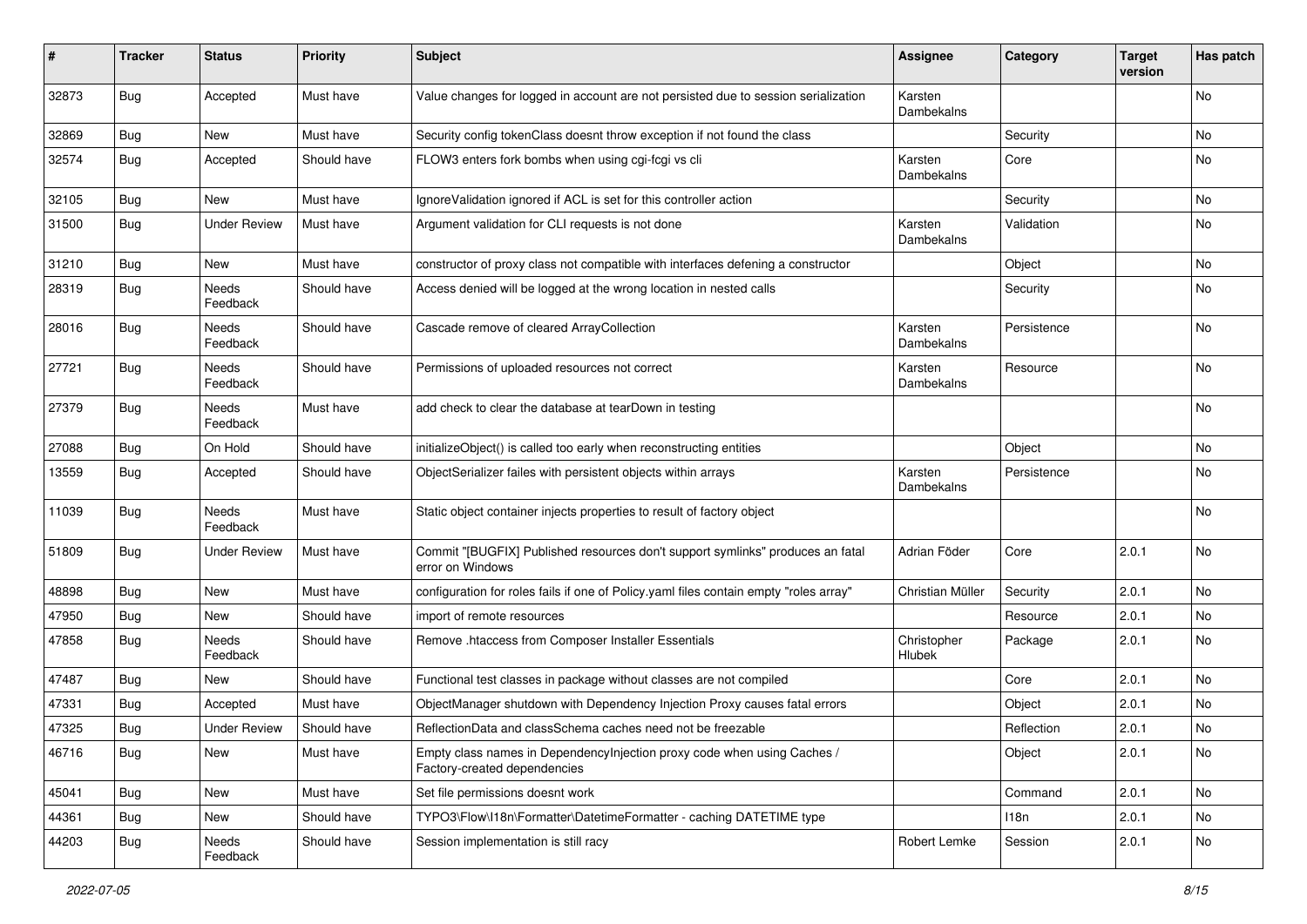| #     | <b>Tracker</b> | <b>Status</b>       | <b>Priority</b> | <b>Subject</b>                                                                                     | <b>Assignee</b>       | Category                         | <b>Target</b><br>version | Has patch      |
|-------|----------------|---------------------|-----------------|----------------------------------------------------------------------------------------------------|-----------------------|----------------------------------|--------------------------|----------------|
| 44186 | Bug            | <b>New</b>          | Should have     | Request does not accept custom Content-Type                                                        |                       | <b>MVC</b>                       | 2.0.1                    | <b>No</b>      |
| 44185 | Bug            | New                 | Should have     | XML body always need a root node                                                                   |                       | <b>MVC</b>                       | 2.0.1                    | No.            |
| 44184 | Bug            | New                 | Should have     | Request arguments are not merged correctly for single object actions                               |                       | <b>MVC</b>                       | 2.0.1                    | No             |
| 44148 | Bug            | <b>New</b>          | Should have     | Documentation for executeCommand() needs clarification                                             |                       |                                  | 2.0.1                    | No             |
| 43541 | Bug            | New                 | Should have     | Incomplete classes path detection for PSR-0                                                        |                       | Core                             | 2.0.1                    | No.            |
| 43190 | <b>Bug</b>     | Accepted            | Should have     | Misleading exception message for incompatible database structure                                   | Karsten<br>Dambekalns | Persistence                      | 2.0.1                    | <b>No</b>      |
| 42601 | <b>Bug</b>     | <b>Under Review</b> | Must have       | Content Security: QOM rewriting is omitted if used in certain cases in an Action<br>Controller     | Robert Lemke          | Security                         | 2.0.1                    | No             |
| 42101 | Bug            | <b>New</b>          | Must have       | Proxyclasses are not rebuild in Development context unless cache is empty                          |                       | Object                           | 2.0.1                    | <b>No</b>      |
| 39096 | Bug            | <b>New</b>          | Should have     | Unnecessary compile invoked in non production context?                                             |                       | Core                             | 2.0.1                    | No             |
| 32707 | <b>Bug</b>     | Accepted            | Must have       | <b>Bad Bad FileBackend</b>                                                                         | Karsten<br>Dambekalns | Cache                            | 2.0.1                    | No             |
| 27798 | Bug            | Accepted            | Must have       | CSRF protection not working for forms in a plugin                                                  |                       | Security                         | 2.0.1                    | No             |
| 58927 | Bug            | <b>New</b>          | Should have     | Overlapping ressouce definitions in Policy yaml resolved incorrectly                               |                       | Security                         | 2.1                      | No             |
| 58153 | Bug            | <b>New</b>          | Should have     | Session - Scope, Property with interface annotation fails at wakeup                                |                       | <b>AOP</b>                       | 2.1                      | No             |
| 54046 | Bug            | <b>New</b>          | Must have       | Removal of ValueObjects from a ManyToMany relationship is not possible                             |                       | Persistence                      | 2.1                      | <b>No</b>      |
| 58894 | Bug            | <b>New</b>          | Must have       | MySQL max key length exceeded during Neos setup                                                    |                       | <b>Error Handler</b><br>Report - | 2.x                      | <b>No</b>      |
| 57374 | Bug            | <b>New</b>          | Should have     | Persisted entities saved in session are not resolved                                               |                       | Session                          | 2.x                      | No             |
| 51847 | Bug            | <b>New</b>          | Should have     | Overiding controller actions with other required parameter sets results in fatal error.            |                       | Reflection                       | 2.x                      | <b>No</b>      |
| 64842 | Feature        | <b>New</b>          | Could have      | Validation of Property should also happen before Property Mapping.                                 |                       |                                  |                          | No             |
| 60095 | Feature        | <b>Under Review</b> | Should have     | LockManager's LockHoldingStackPage should be configurable                                          |                       | Configuration                    |                          | N <sub>o</sub> |
| 59672 | Feature        | <b>Under Review</b> | Should have     | Add support for Doctrine 2.5 embeddables                                                           | Alexander Berl        | Persistence                      |                          | <b>No</b>      |
| 59244 | Feature        | <b>New</b>          | Should have     | Message or Container needs context                                                                 |                       |                                  |                          | No             |
| 58622 | Feature        | New                 | Must have       | Clearer Exception: Array to string conversion                                                      |                       | Core                             |                          | No             |
| 57763 | Feature        | <b>New</b>          | Should have     | Allow controller / package / action as params in<br>\TYPO3\Fluid\ViewHelpers\Form\ButtonViewHelper |                       |                                  |                          | No             |
| 56916 | Feature        | <b>New</b>          | Should have     | Support PATCH request method as of RFC5789                                                         |                       | Http                             |                          | <b>No</b>      |
| 56744 | Feature        | <b>New</b>          | Must have       | stay logged in                                                                                     |                       |                                  |                          | No             |
| 56556 | Feature        | New                 | Should have     | support has Property and is Property                                                               |                       |                                  |                          | No             |
| 56486 | Feature        | New                 | Should have     | Optimize the ObjectManager for performance                                                         |                       |                                  |                          | No             |
| 56036 | Feature        | New                 | Should have     | Optimize autoloading                                                                               |                       |                                  |                          | No             |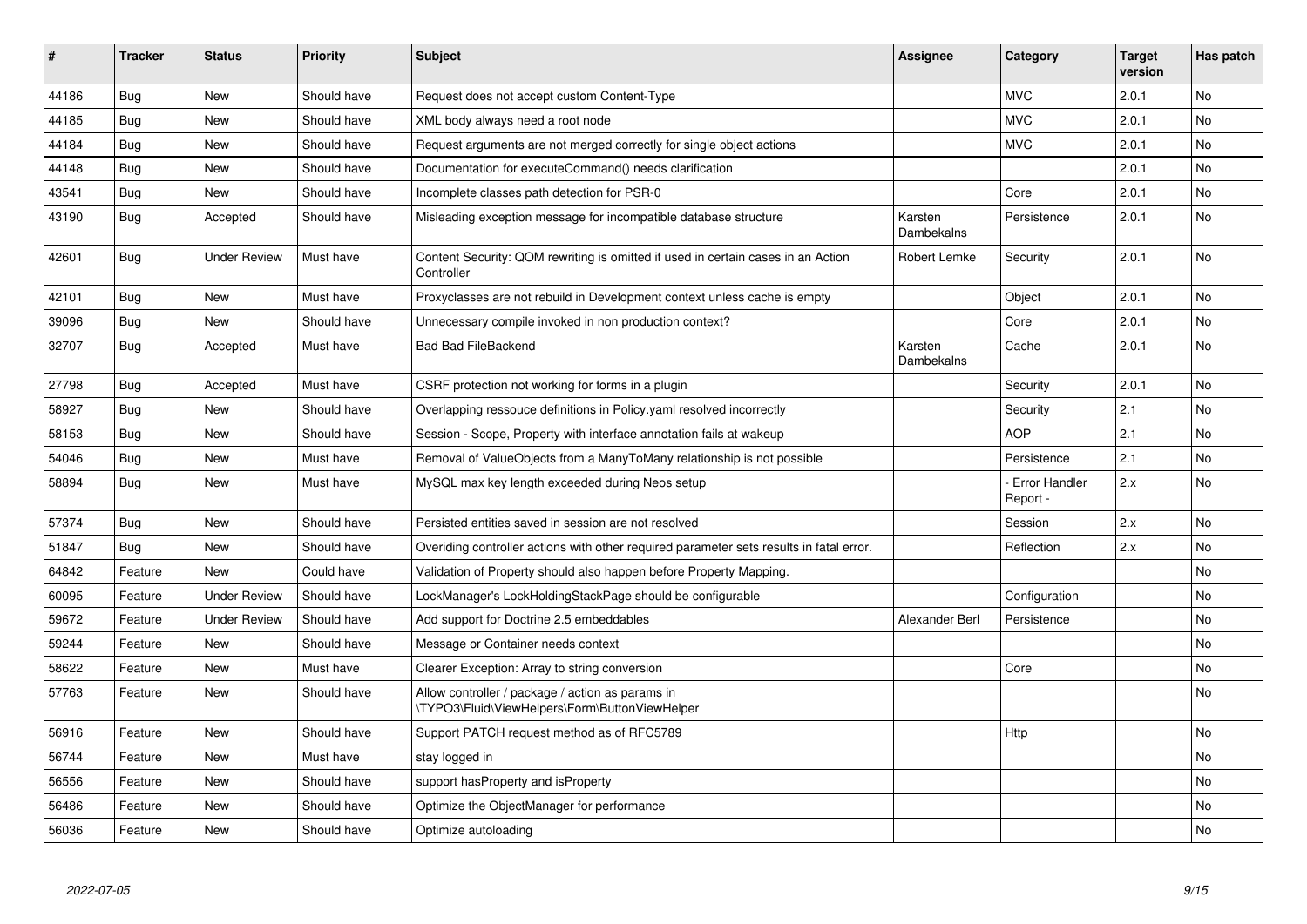| $\pmb{\#}$ | <b>Tracker</b> | <b>Status</b>       | <b>Priority</b> | <b>Subject</b>                                                                                        | Assignee               | Category    | <b>Target</b><br>version | Has patch |
|------------|----------------|---------------------|-----------------|-------------------------------------------------------------------------------------------------------|------------------------|-------------|--------------------------|-----------|
| 55870      | Feature        | <b>New</b>          | Must have       | Enhance f:form.textfield or add a f:form.datefield VH with enhanced validation and<br>propertymapping | Christian Müller       |             |                          | No        |
| 55831      | Feature        | <b>New</b>          | Should have     | Different scenarios for session settings                                                              |                        |             |                          | No        |
| 55793      | Feature        | <b>Under Review</b> | Could have      | Add Support for groupBy                                                                               | Kerstin<br>Huppenbauer | Persistence |                          | No        |
| 55719      | Feature        | <b>New</b>          | Could have      | Support additional Resource Folders                                                                   |                        |             |                          | No.       |
| 55199      | Feature        | New                 | Should have     | Avoid Buffering of Shell output                                                                       |                        | Cli         |                          | No        |
| 54037      | Feature        | <b>Under Review</b> | Should have     | JsonView accepts encoding options                                                                     |                        | <b>MVC</b>  |                          | No        |
| 53177      | Feature        | <b>New</b>          | Should have     | entity resource policy value support for `this`                                                       |                        | Security    |                          | No        |
| 52590      | Feature        | New                 | Should have     | Provide a way to get the Doctrine QueryBuilder                                                        |                        |             |                          | No        |
| 51676      | Feature        | <b>Under Review</b> | Should have     | Support of symlinks for Resources                                                                     |                        | Resource    |                          | No.       |
| 51459      | Feature        | New                 | Should have     | Allow catching of particular exceptions on property mapping                                           |                        | <b>MVC</b>  |                          | No        |
| 50901      | Feature        | <b>New</b>          | Should have     | @IgnoreValidation also for class fields                                                               |                        | Validation  |                          | No        |
| 50262      | Feature        | <b>New</b>          | Could have      | Add Keywords to composer Json                                                                         |                        | Package     |                          | No        |
| 49050      | Feature        | New                 | Should have     | Allow Subqueries in QueryInterface                                                                    |                        | Persistence |                          | No        |
| 49039      | Feature        | <b>New</b>          | Could have      | RFC: Use PSR-3 logger interface in Flow                                                               |                        | Log         |                          | No        |
| 48862      | Feature        | <b>New</b>          | Should have     | Possibility to exclude package from file monitoring                                                   |                        | Monitor     |                          | No        |
| 48657      | Feature        | <b>Under Review</b> | Should have     | support HTTP_RANGE                                                                                    |                        |             |                          | No        |
| 48409      | Feature        | <b>New</b>          | Could have      | Introduce new Annotation "Slot" for wiring signal and slots                                           |                        | SignalSlot  |                          | No        |
| 48167      | Feature        | Accepted            | Should have     | Command line account and role browsing                                                                | Adrian Föder           | Security    |                          | No        |
| 47951      | Feature        | <b>New</b>          | Should have     | Warn if persistence stack is not empty at the end of a get-request                                    |                        | Persistence |                          | No        |
| 47456      | Feature        | New                 | Should have     | ManyToOne and OneToOne Relations of Objects passed as Action Argument are<br>loaded automatically     |                        | Validation  |                          | No        |
| 47404      | Feature        | <b>New</b>          | Could have      | Add getters and setters methods for introduced properties                                             |                        | <b>AOP</b>  |                          | No        |
| 47339      | Feature        | Needs<br>Feedback   | Could have      | Allow RequestHandlers to get the current Request injected                                             | Alexander Berl         | Http        |                          | No        |
| 47273      | Feature        | New                 | Should have     | Support mapping properties with differing types for setter and property                               |                        | Property    |                          | No.       |
| 47191      | Feature        | <b>Under Review</b> | Should have     | Make (property) Validators aware of parent class and the property they belong to                      |                        | Validation  |                          | No        |
| 47075      | Feature        | New                 | Should have     | Make Exception more meaningful                                                                        |                        | Resource    |                          | No        |
| 46910      | Feature        | New                 | Should have     | Composer integration - PackageStates.php                                                              |                        |             |                          | No        |
| 46816      | Feature        | New                 | Should have     | Add xcache cache backend                                                                              |                        | Cache       |                          | No        |
| 46371      | Feature        | New                 | Should have     | Support compilation of static information in proxy classes                                            | Christopher<br>Hlubek  |             |                          | No        |
| 46318      | Feature        | New                 | Should have     | [caching framework] Extend cache interface to handle multiple entries                                 |                        | Cache       |                          | No        |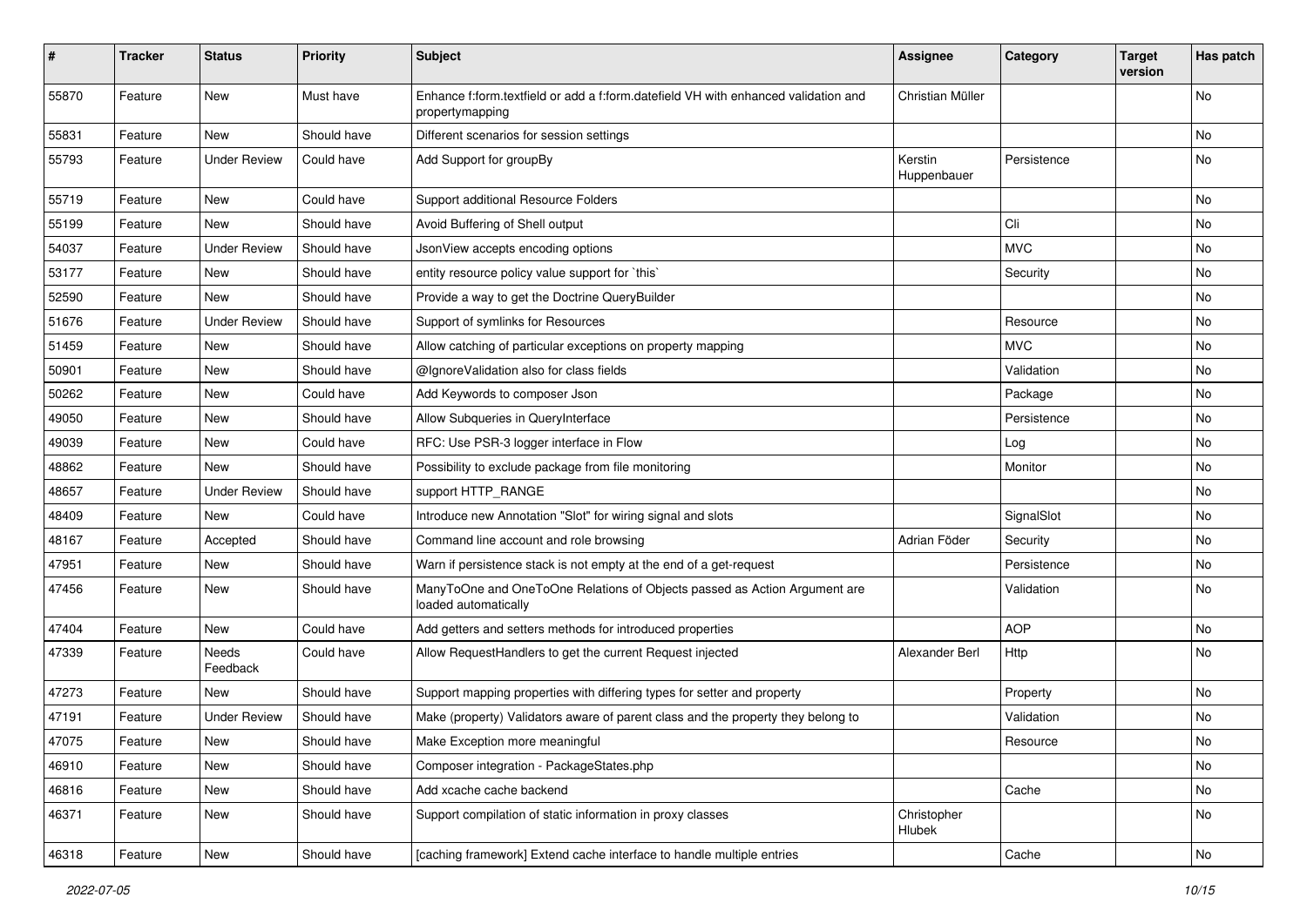| ∦     | <b>Tracker</b> | <b>Status</b>            | <b>Priority</b> | <b>Subject</b>                                                                                            | Assignee                  | Category       | <b>Target</b><br>version | Has patch |
|-------|----------------|--------------------------|-----------------|-----------------------------------------------------------------------------------------------------------|---------------------------|----------------|--------------------------|-----------|
| 46216 | Feature        | New                      | Should have     | Add wincache cache backend                                                                                |                           | Cache          |                          | No        |
| 46063 | Feature        | New                      | Should have     | Implement username password provider with "remember me" persistent cookie                                 | Christopher<br>Hlubek     | Security       |                          | No        |
| 46050 | Feature        | <b>New</b>               | Could have      | To decouple log file writing at Logger->logException                                                      |                           | Log            |                          | No        |
| 45851 | Feature        | Needs<br>Feedback        | Could have      | Allow referencing environment variables in Settings.yaml                                                  | Adrian Föder              |                |                          | No        |
| 45409 | Feature        | New                      | Should have     | Support validation of abstract nested properties                                                          |                           | Validation     |                          | No        |
| 45103 | Feature        | New                      | Should have     | Make static resource URI generation available outside of Fluid                                            |                           | Resource       |                          | No        |
| 44891 | Feature        | New                      | Should have     | Routes should be able to enforce http/https protocol                                                      |                           | MVC - Routing  |                          | No        |
| 44738 | Feature        | New                      | Must have       | Re-Validation of argument's custom validators                                                             |                           | Validation     |                          | No        |
| 44563 | Feature        | New                      | Should have     | Logged in users via HTTP Basic always get re-authenticated                                                |                           | Security       |                          | No        |
| 44123 | Feature        | New                      | Should have     | Make the "Flow requires the PHP setting "date.timezone"" error more beautiful                             |                           |                |                          | No        |
| 43841 | Feature        | New                      | Should have     | Add package support to validation errors                                                                  |                           |                |                          | No        |
| 43572 | Feature        | New                      | Should have     | Uri should support manipulation of query arguments                                                        |                           |                |                          | <b>No</b> |
| 43082 | Feature        | Needs<br>Feedback        | Should have     | Add CLI support for scaffolding models, views, controller                                                 |                           |                |                          | No        |
| 41900 | Feature        | Accepted                 | Should have     | Check for duplicate PSR-0 autoload namespaces                                                             | Christian Jul<br>Jensen   | Package        |                          | No        |
| 41420 | Feature        | New                      | Should have     | Support entity versioning                                                                                 |                           | Persistence    |                          | No        |
| 40418 | Feature        | <b>Needs</b><br>Feedback | Could have      | Add an option to flow3:cache:flush thats keeps user sessions active                                       |                           | Session        |                          | <b>No</b> |
| 39910 | Feature        | Accepted                 | Should have     | Ability to query user based on roles                                                                      |                           | Security       |                          | No        |
| 39788 | Feature        | New                      | Could have      | RFC: Repository based NotExistsValidator                                                                  |                           | Validation     |                          | No        |
| 39609 | Feature        | Accepted                 | Should have     | <b>Migration Version</b>                                                                                  | Karsten<br>Dambekalns     | - Migrations - |                          | No        |
| 39253 | Feature        | Accepted                 | Should have     | Remove mirroring mode option and code                                                                     | Karsten<br>Dambekalns     | Resource       |                          | No        |
| 39088 | Feature        | <b>New</b>               | Should have     | Add a sgnalslot before compilation                                                                        |                           | Core           |                          | <b>No</b> |
| 38222 | Feature        | New                      | Could have      | Step execution signals with concrete name                                                                 |                           | Core           |                          | No        |
| 38065 | Feature        | New                      | Must have       | Implement content security for DQL queries                                                                | Andreas Förthner Security |                |                          | No        |
| 37885 | Feature        | New                      | Could have      | Add CLI to show the object-configuration for a FLOW3 object-name                                          | <b>Martin Ficzel</b>      | Cli            |                          | No        |
| 37846 | Feature        | New                      | Should have     | Should be able to declare more than one controllerObjectName per requestPatterns                          |                           | Security       |                          | No        |
| 37405 | Feature        | <b>Under Review</b>      | Should have     | When changing a property wich is used in routing the Link-VH should direkt to the<br>new properties value |                           | MVC - Routing  |                          | No        |
| 37373 | Feature        | <b>Under Review</b>      | Should have     | Make annotation overrides / "injection" via Objects.yaml possible                                         | Marc Neuhaus              | Configuration  |                          | No        |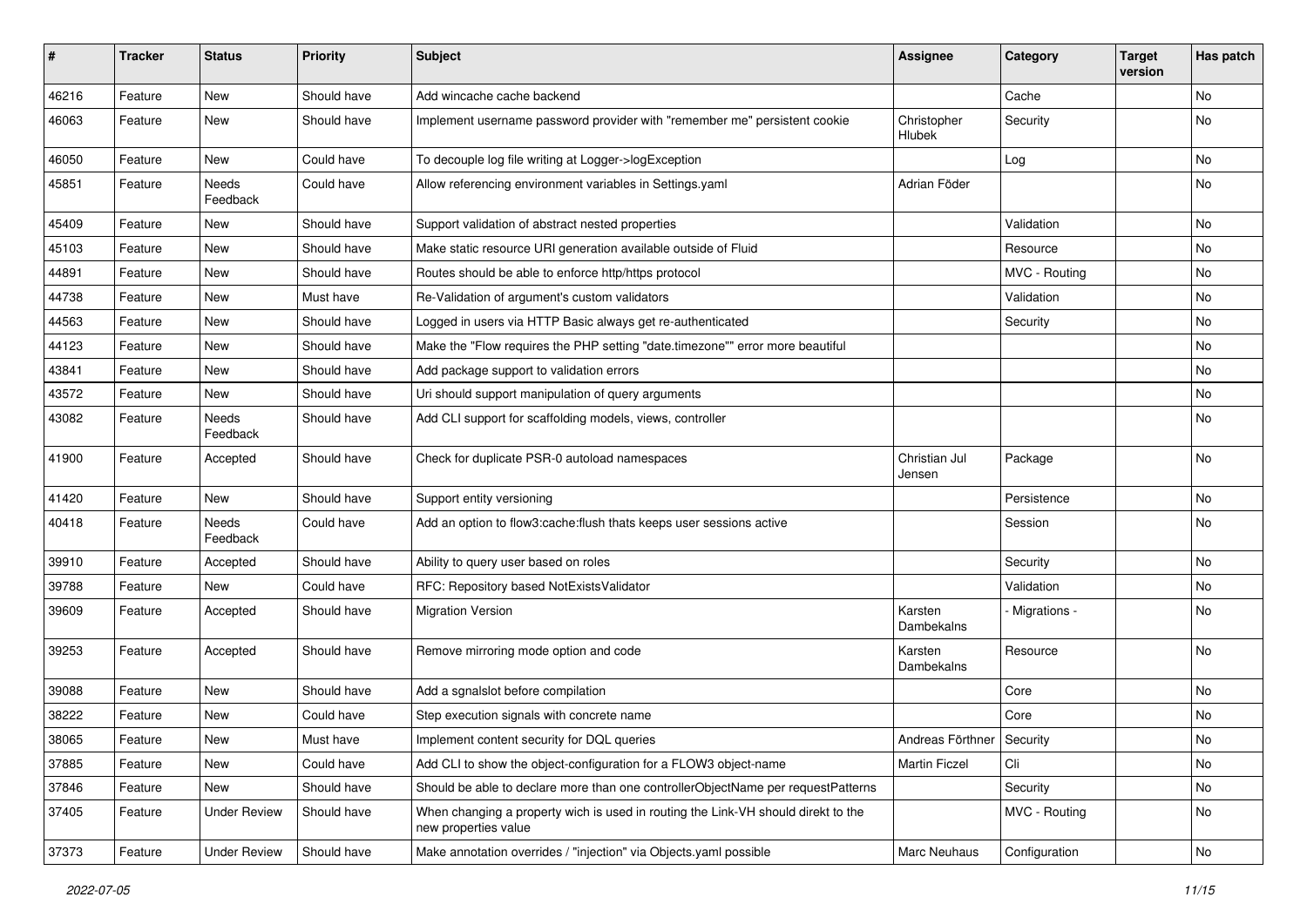| #     | <b>Tracker</b> | <b>Status</b>            | <b>Priority</b> | <b>Subject</b>                                                               | Assignee                     | Category    | <b>Target</b><br>version | Has patch |
|-------|----------------|--------------------------|-----------------|------------------------------------------------------------------------------|------------------------------|-------------|--------------------------|-----------|
| 37372 | Feature        | Accepted                 | Should have     | Inheritance in ORM should be configured automatically                        | Karsten<br>Dambekalns        | Persistence |                          | No        |
| 37279 | Feature        | New                      | Should have     | <b>Request PropertyMapping</b>                                               |                              | Property    |                          | <b>No</b> |
| 37212 | Feature        | Accepted                 | Must have       | Edge Side Includes (ESI)                                                     | Robert Lemke                 | Http        |                          | <b>No</b> |
| 36955 | Feature        | New                      | Should have     | Add type filter to var_dump()                                                |                              | Error       |                          | No        |
| 36715 | Feature        | Accepted                 | Should have     | Make simultaneous use of multiple persistence backends possible              | Karsten<br><b>Dambekalns</b> | Persistence |                          | No        |
| 36510 | Feature        | New                      | Should have     | <b>Firewall Redirect?</b>                                                    |                              |             |                          | <b>No</b> |
| 36509 | Feature        | New                      | Should have     | redirectToUri to an uri with acl forces a 403 because of missing csrf token. |                              |             |                          | No        |
| 35783 | Feature        | New                      | Should have     | Lifecycle method after property mapping                                      |                              | Object      |                          | No        |
| 35781 | Feature        | New                      | Should have     | Model validation                                                             |                              | Validation  |                          | No        |
| 35388 | Feature        | <b>New</b>               | Could have      | Use the current package as default for translations within controllers       |                              | 118n        |                          | No        |
| 35030 | Feature        | <b>Under Review</b>      | Should have     | Dynamic locale detection                                                     | Karsten<br>Dambekalns        | 118n        |                          | No        |
| 34816 | Feature        | New                      | Should have     | Long text encryption                                                         |                              | Security    |                          | No        |
| 34674 | Feature        | Accepted                 | Should have     | NotFoundView is not injected in ActionController                             | Robert Lemke                 | <b>MVC</b>  |                          | No        |
| 34133 | Feature        | New                      | Could have      | RFC: Handle Semicolons in Path part of URIs as Scoped Path Parameters        |                              | Property    |                          | No        |
| 33937 | Feature        | Accepted                 | Should have     | Convenience method to resolve public "resource://" paths                     | Karsten<br>Dambekalns        | Resource    |                          | <b>No</b> |
| 33710 | Feature        | <b>New</b>               | Should have     | Configuration based on Domain                                                |                              |             |                          | <b>No</b> |
| 33587 | Feature        | New                      | Should have     | Automatically remove unused Resources                                        |                              | Resource    |                          | No        |
| 33049 | Feature        | New                      | Could have      | Allow configuration of context without environment variable (needed for IIS) |                              | Core        |                          | <b>No</b> |
| 33018 | Feature        | New                      | Should have     | Translator should support override of labels from other packages             |                              | 118n        |                          | No        |
| 32985 | Feature        | New                      | Should have     | Implement Processing Rules when merging numerically-indexed arrays           |                              | Utility     |                          | No        |
| 32607 | Feature        | <b>Needs</b><br>Feedback | Should have     | Export localized strings for JS consumption                                  | Karsten<br>Dambekalns        | 118n        |                          | No        |
| 32294 | Feature        | New                      | Should have     | Lazy initialization of loggers                                               |                              |             |                          | No        |
| 31484 | Feature        | <b>Needs</b><br>Feedback | Could have      | possibility to modify inner workings of proxy class builder                  |                              |             |                          | No        |
| 31262 | Feature        | <b>New</b>               | Should have     | Named arguments in Objects.yaml for constructor arguments                    |                              | Object      |                          | No        |
| 31261 | Feature        | New                      | Should have     | Virtual objects - generate proxy classes for interfaces                      |                              | Object      |                          | No        |
| 30933 | Feature        | Needs<br>Feedback        | Should have     | Check for unique constraints on add()                                        | Karsten<br>Dambekalns        | Persistence |                          | No        |
| 30890 | Feature        | Accepted                 | Should have     | Developer Toolbar                                                            | Christian Müller             | <b>MVC</b>  |                          | No        |
| 30423 | Feature        | New                      | Should have     | Rendering template of other action without forward                           |                              | <b>MVC</b>  |                          | No        |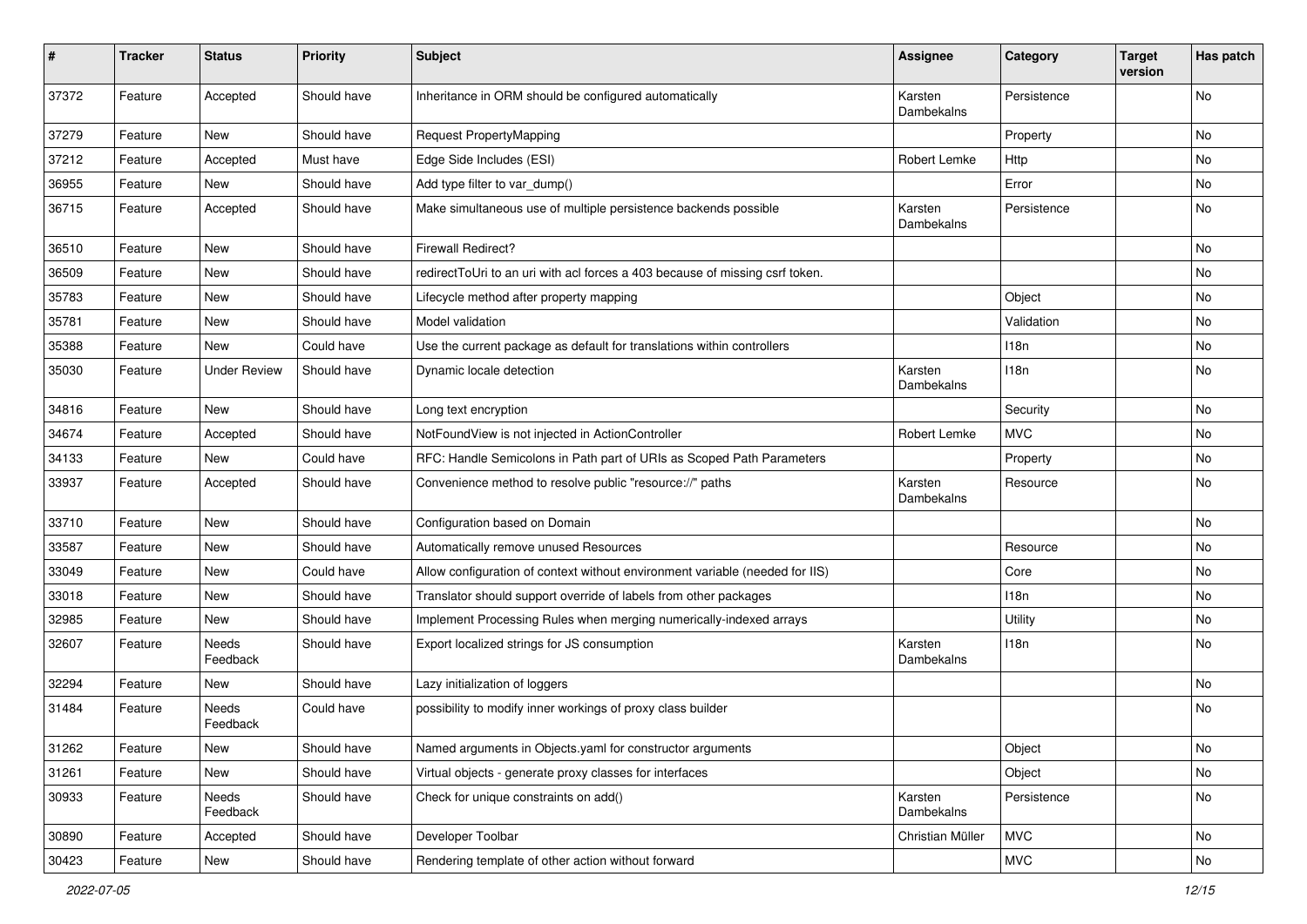| #     | <b>Tracker</b>   | <b>Status</b>       | <b>Priority</b> | Subject                                                                                     | <b>Assignee</b>       | Category          | <b>Target</b><br>version | Has patch |
|-------|------------------|---------------------|-----------------|---------------------------------------------------------------------------------------------|-----------------------|-------------------|--------------------------|-----------|
| 29972 | Feature          | <b>Under Review</b> | Should have     | <b>Configurable Redirects</b>                                                               | Tim Kandel            | MVC - Routing     |                          | No        |
| 29258 | Feature          | Needs<br>Feedback   | Should have     | Provide a way to override classes by environment                                            |                       |                   |                          | No        |
| 28399 | Feature          | Needs<br>Feedback   | Should have     | Validation message and code should be configurable for bundled validators                   |                       | Validation        |                          | <b>No</b> |
| 28136 | Feature          | New                 | Should have     | HTTP Semantics for Transactions and more                                                    |                       | Persistence       |                          | <b>No</b> |
| 28074 | Feature          | Needs<br>Feedback   | Should have     | Provide a shell script that installs Phoenix or FLOW3 from git                              | Markus Bucher         |                   |                          | No        |
| 28052 | Feature          | On Hold             | Should have     | Possibility to enable or disable accounts                                                   | Julian Kleinhans      | Security          |                          | No        |
| 27322 | Feature          | On Hold             | Should have     | Add support for Appserver-in-PHP, which could result in much faster executions.             | Christopher<br>Hlubek |                   |                          | No        |
| 26986 | Feature          | Accepted            | Should have     | Debug toolbar                                                                               | Christian Müller      |                   |                          | No        |
| 26943 | Feature          | Needs<br>Feedback   | Should have     | Add i18n support to domain models                                                           | Karsten<br>Dambekalns | 118n              |                          | No        |
| 26765 | Feature          | Accepted            | Should have     | Support class schema features for every reflected class                                     | Karsten<br>Dambekalns | Reflection        |                          | No        |
| 26745 | Feature          | <b>New</b>          | Should have     | MVC should know about entities lying in the session                                         |                       | <b>MVC</b>        |                          | No        |
| 9861  | Feature          | Needs<br>Feedback   | Should have     | Leave logging up and running as long as possible                                            |                       | Log               |                          | No        |
| 9313  | Feature          | <b>New</b>          | Should have     | Support for currencies                                                                      |                       | 118n              |                          | No        |
| 8464  | Feature          | New                 | Should have     | Write settings using the ConfigurationManager                                               |                       | Configuration     |                          | No        |
| 3305  | Feature          | Accepted            | Must have       | Unmodified objects retrieved from a repository should not be validated in the<br>controller | Robert Lemke          | <b>MVC</b>        |                          | No        |
| 2817  | Feature          | Needs<br>Feedback   | Should have     | Provide safeguard for preventing multiple submits of a form                                 |                       | <b>MVC</b>        |                          | No        |
| 58579 | Feature          | New                 | Should have     | Adding own environment constants to Flow                                                    |                       |                   | 2.x                      | No        |
| 58184 | Major<br>Feature | New                 | Should have     | HTTP request argument building for different use cases                                      |                       | Http              |                          | No        |
| 56602 | Major<br>Feature | New                 | Should have     | Handling Of Multi Identity Entities                                                         |                       | Persistence       |                          | No        |
| 33258 | Major<br>Feature | Accepted            | Should have     | Implement support for Assetic                                                               |                       |                   |                          | No        |
| 3585  | Major<br>Feature | New                 | Should have     | Implement support for value objects                                                         |                       |                   |                          | No        |
| 62292 | Major<br>Feature | New                 | Should have     | Support for entity translation                                                              |                       | 118n              | 2.x                      | No        |
| 8923  | Task             | <b>Under Review</b> | Could have      | Provide a Nginx Server Configuration for FLOW3                                              | Christian Müller      | - Documentation - | 1.1.1                    | No        |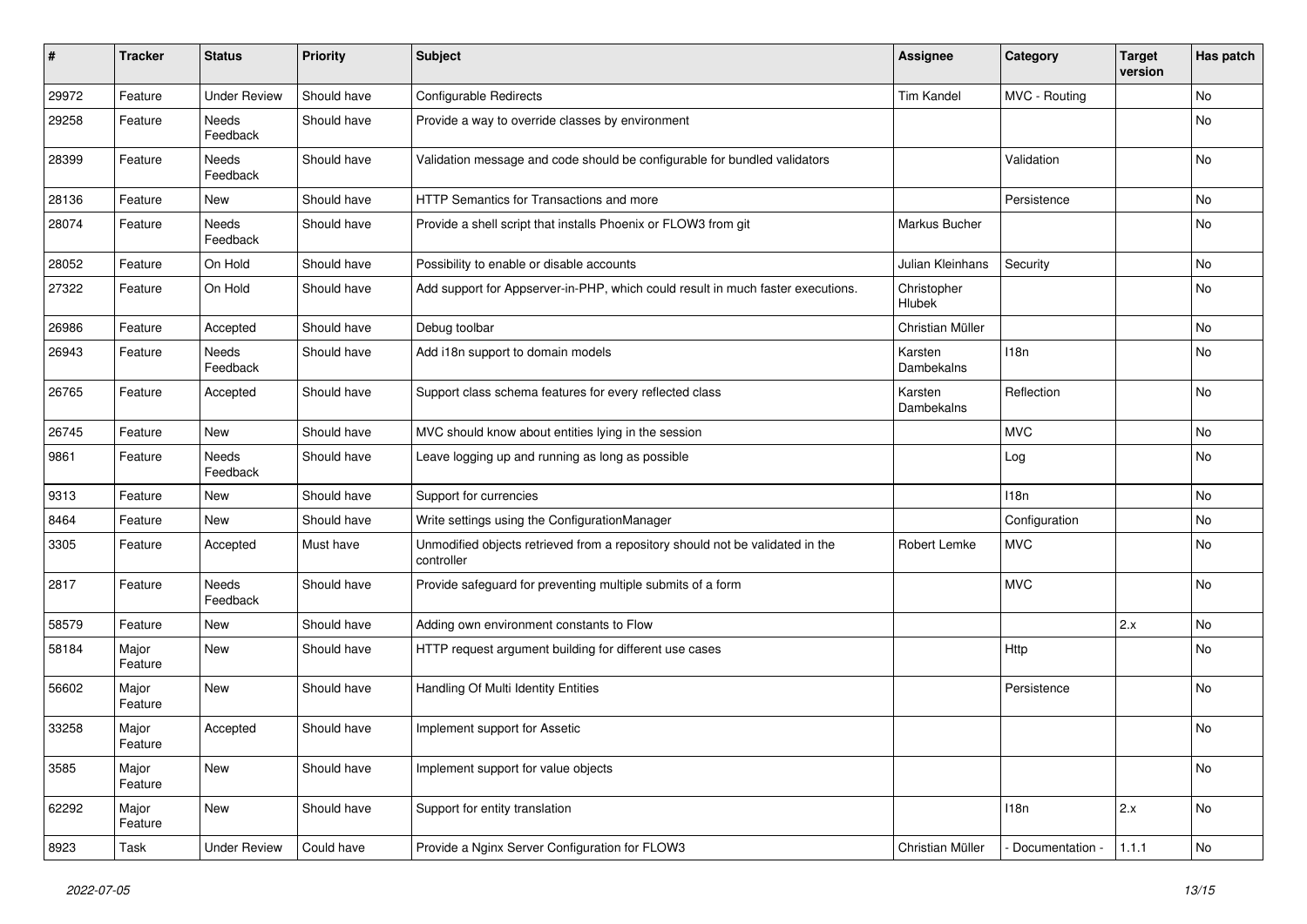| ∦     | <b>Tracker</b> | <b>Status</b>            | <b>Priority</b> | <b>Subject</b>                                                                                                       | Assignee                | Category         | <b>Target</b><br>version | Has patch |
|-------|----------------|--------------------------|-----------------|----------------------------------------------------------------------------------------------------------------------|-------------------------|------------------|--------------------------|-----------|
| 61043 | Task           | <b>New</b>               | Should have     | Rename ClassSchema to ModelSchema                                                                                    |                         | Reflection       |                          | <b>No</b> |
| 58408 | Task           | <b>New</b>               | Should have     | Disable manualy persisting                                                                                           |                         |                  |                          | No        |
| 55958 | Task           | <b>New</b>               | Should have     | RFC: Use PHP 5.4 closure features for direct ObjectAccess                                                            |                         |                  |                          | No        |
| 55957 | Task           | New                      | Should have     | RFC: Optimize AOP proxies                                                                                            |                         | <b>AOP</b>       |                          | <b>No</b> |
| 55953 | Task           | <b>New</b>               | Could have      | Repair and streamline ValueObject support                                                                            |                         | Persistence      |                          | No        |
| 51530 | Task           | <b>New</b>               | Should have     | Improve speed of Files::readDirectoryRecursively using RecursiveDirectoryIterator?                                   |                         |                  |                          | No        |
| 51286 | Task           | <b>New</b>               | Should have     | Custom error views should introduce a controller context somehow                                                     |                         |                  |                          | No        |
| 50382 | Task           | <b>New</b>               | Should have     | Impossible to use arguments in CLI that are added by overriding<br>initializeCommandMethodArguments()                |                         | Command          |                          | <b>No</b> |
| 49806 | Task           | Accepted                 | Should have     | Date formatting should care about the time zone                                                                      | Adrian Föder            | 118 <sub>n</sub> |                          | No        |
| 48296 | Task           | Needs<br>Feedback        | Should have     | Missing method in ExceptionHandlerInterface                                                                          |                         |                  |                          | No        |
| 47859 | Task           | Accepted                 | Should have     | Logging: Do not log all decisions in \TYPO3\Flow\Security\Aspect\LoggingAspect                                       | Robert Lemke            | Security         |                          | No        |
| 46823 | Task           | Accepted                 | Should have     | Detect APC and APCu correctly                                                                                        |                         | Cache            |                          | No        |
| 46011 | Task           | <b>New</b>               | Should have     | Validate annotation with missing type should throw useful error                                                      |                         | Validation       |                          | No        |
| 46009 | Task           | <b>New</b>               | Should have     | Improve error message for missing class in Flow annotation driver                                                    |                         | Persistence      |                          | No        |
| 45253 | Task           | Accepted                 | Must have       | Throw exception in PointcutMethodNameFilter if given method's argument does not<br>match the actual method signature | Christian Müller        | Security         |                          | <b>No</b> |
| 44712 | Task           | Accepted                 | Should have     | Decouple Argument-Building in the HTTP-Request-Constructor                                                           |                         | Http             |                          | No        |
| 44542 | Task           | <b>New</b>               | Should have     | Mention the risk of requestPatterns regarding foreign package's SecurityContext<br>usage                             | Adrian Föder            | Documentation -  |                          | <b>No</b> |
| 44396 | Task           | Accepted                 | Should have     | Move Doctrine ORM integration onto own namespace                                                                     | Karsten<br>Dambekalns   | Persistence      |                          | <b>No</b> |
| 44375 | Task           | Accepted                 | Should have     | Make all persistence reads go through repositories                                                                   | Karsten<br>Dambekalns   | Persistence      |                          | <b>No</b> |
| 44314 | Task           | Accepted                 | Must have       | slightly file permissions for /Configuration/* and /Data/Persistent/EncryptionKey                                    | Karsten<br>Dambekalns   | Security         |                          | No        |
| 43993 | Task           | <b>New</b>               | Should have     | Warn when no migrations are found at all during doctrine: migrate                                                    |                         | Persistence      |                          | No        |
| 43930 | Task           | <b>Needs</b><br>Feedback | Should have     | Remove canRender() completely?!                                                                                      | Sebastian<br>Kurfuerst  |                  |                          | <b>No</b> |
| 42550 | Task           | <b>Under Review</b>      | Should have     | Add top-level .htaccess to block everything but Web                                                                  | Karsten<br>Dambekalns   |                  |                          | <b>No</b> |
| 41832 | Task           | <b>New</b>               | Should have     | Improve error handling for incompatible packages                                                                     | Christian Jul<br>Jensen | Package          |                          | No        |
| 41807 | Task           | <b>Under Review</b>      | Should have     | Initialize the eventmanager in the EntityManagerInterface                                                            |                         | Persistence      |                          | <b>No</b> |